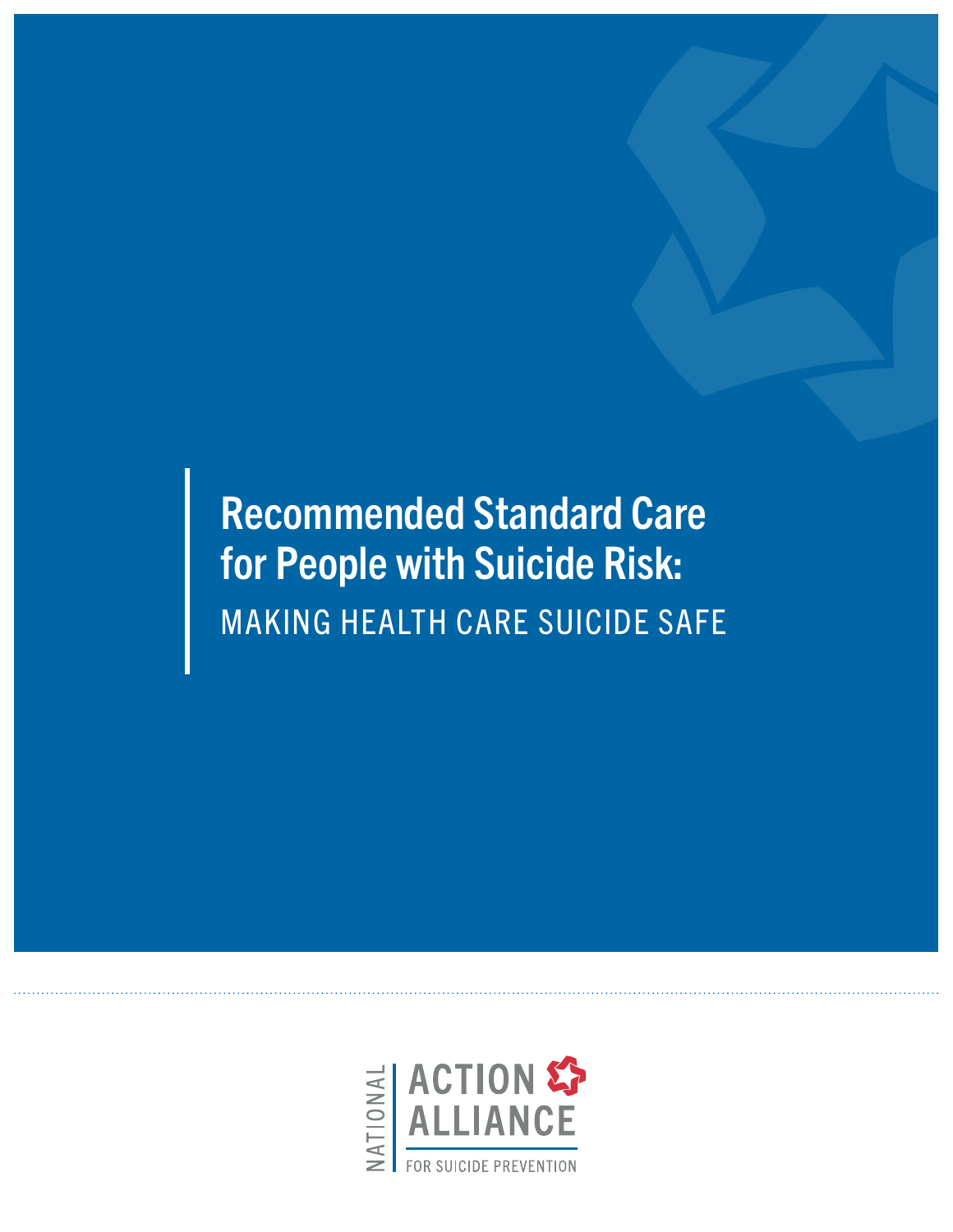This report advances goals 8 and 9 of the National Strategy for Suicide Prevention (National Strategy):

- Goal 8: Promote suicide prevention as a core component of health care services.
- Goal 9: Promote and implement effective clinical and professional practices for assessing and treating those identified as being at risk for suicidal behaviors.

To download a copy of the National Strategy, please visit [www.actionallianceforsuicideprevention.org](http://www.actionallianceforsuicideprevention.org) 

Suggested Citation: National Action Alliance for Suicide Prevention: Transforming Health Systems Initiative Work Group. (2018). *Recommended standard care for people with suicide risk: Making health care suicide safe.* Washington, DC: Education Development Center, Inc.

#### **NATIONAL ACTION ALLIANCE FOR SUICIDE PREVENTION:**

[The National Action Alliance for Suicide Prevention](http://actionallianceforsuicideprevention.org) (Action Alliance) is the public-private partnership working to advance the National Strategy for Suicide Prevention and reduce the suicide rate 20 percent by 2025. Support for Action Alliance initiatives comes from the public and private sector. The Substance Abuse and Mental Health Services Administration provides funding to EDC to operate and manage the Secretariat for the Action Alliance which was launched in 2010.

The Suicide Prevention Resource Center at EDC is supported by a grant from the U.S. Department of Health and Human Services (HHS), Substance Abuse and Mental Health Services Administration (SAMHSA), Center for Mental Health Services (CMHS), under Grant No. 5U79SM062297.

The views, opinions, and content expressed in this product do not necessarily reflect the views, opinions, or policies of CMHS, SAMHSA, the National Institute of Mental Health, or HHS.

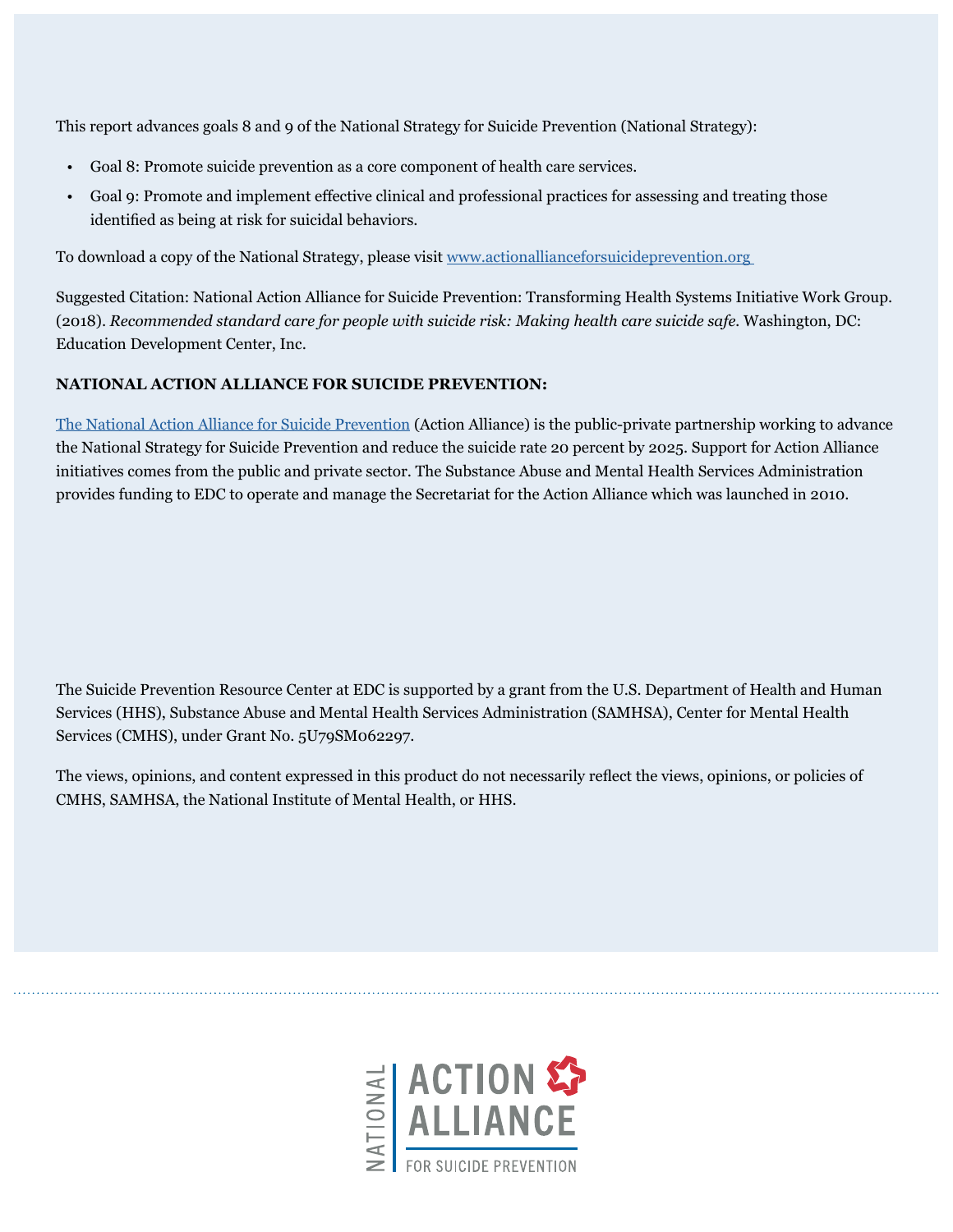# TABLE OF CONTENTS

| <b>Introduction</b>                                                                            | 1              |
|------------------------------------------------------------------------------------------------|----------------|
| Why Do We Need Recommendations for Standard Care for People with                               |                |
|                                                                                                |                |
|                                                                                                |                |
| Background: Why Do We Need Standard Care Recommendations for Health Care Organizations?        | $\overline{2}$ |
| The Gaps in Care That Suicidal Individuals Fall through, and the Evidence-Based Solutions      | 3              |
|                                                                                                |                |
|                                                                                                |                |
|                                                                                                |                |
|                                                                                                |                |
|                                                                                                |                |
|                                                                                                |                |
|                                                                                                |                |
|                                                                                                |                |
|                                                                                                |                |
| <b>Framework for Recommended Standard Care for People with Suicide Risk</b>                    | 6              |
| <b>Recommended Standard Care Elements for People with Suicide Risk:</b>                        |                |
| <b>Outpatient Mental Health and Substance Use Settings</b>                                     | 8              |
|                                                                                                |                |
| Overview of Recommended Standard Care Elements for People with Suicide Risk:                   |                |
|                                                                                                |                |
|                                                                                                |                |
| Overview of Recommended Standard Care Elements for People with Suicide Risk:                   |                |
|                                                                                                |                |
| Recommended Standard Care Elements for People with Suicide Risk: Emergency Department Settings | <b>10</b>      |
| Overview of Recommended Standard Care Elements for People with Suicide Risk:                   |                |
|                                                                                                |                |
| Recommended Standard Care Elements for People with Suicide Risk: Primary Care Settings         | <b>10</b>      |
|                                                                                                |                |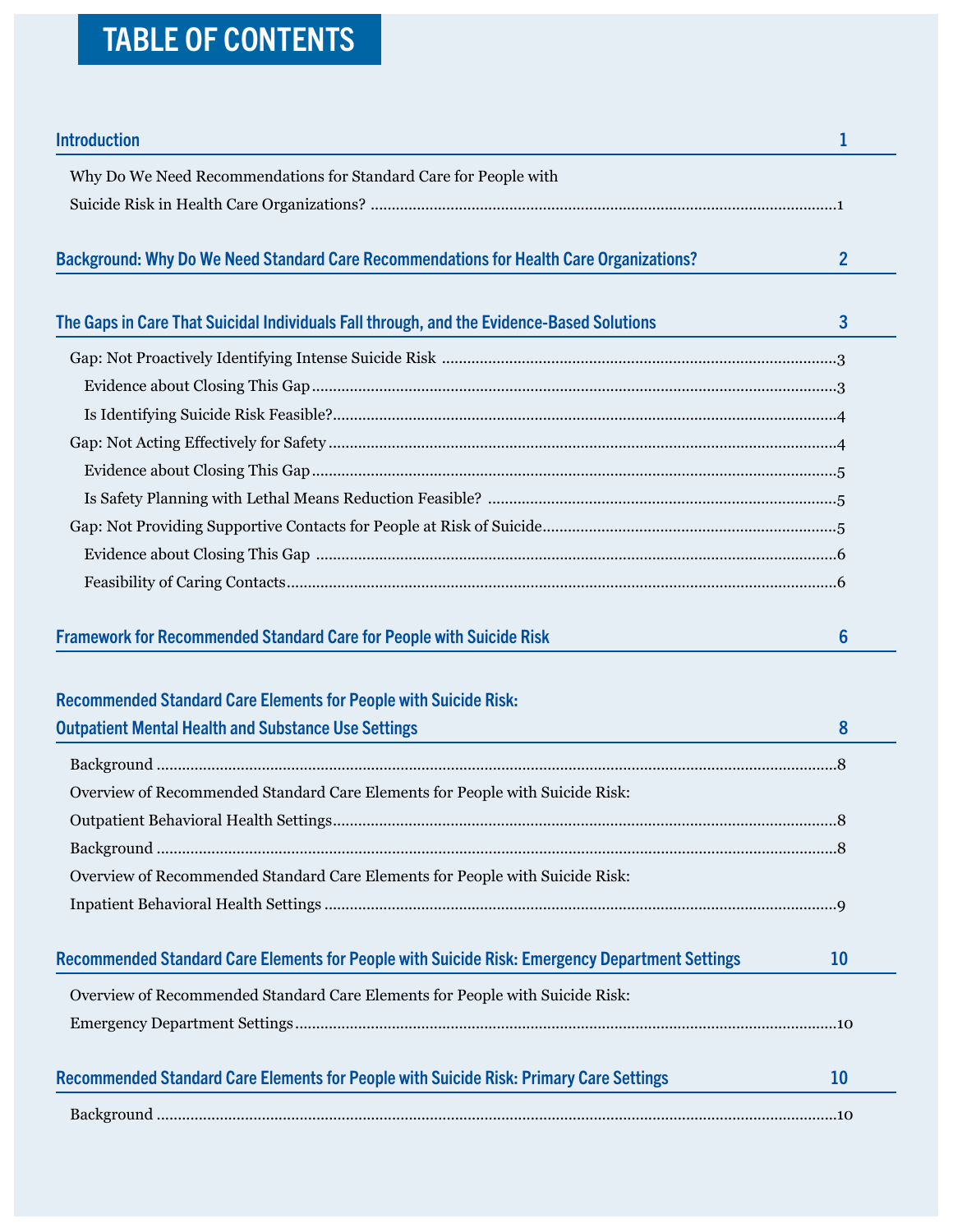# TABLE OF CONTENTS CONT.

| <b>References</b>                                                    | 12 |
|----------------------------------------------------------------------|----|
| <b>Appendix A: Suicide Screening and Risk Assessment Instruments</b> | 14 |
|                                                                      |    |
|                                                                      |    |
| <b>Appendix B: Safety and Stabilization Planning</b>                 | 16 |
| <b>Appendix C: Other Resources</b>                                   | 17 |
| <b>Appendix D: Contributors</b>                                      | 18 |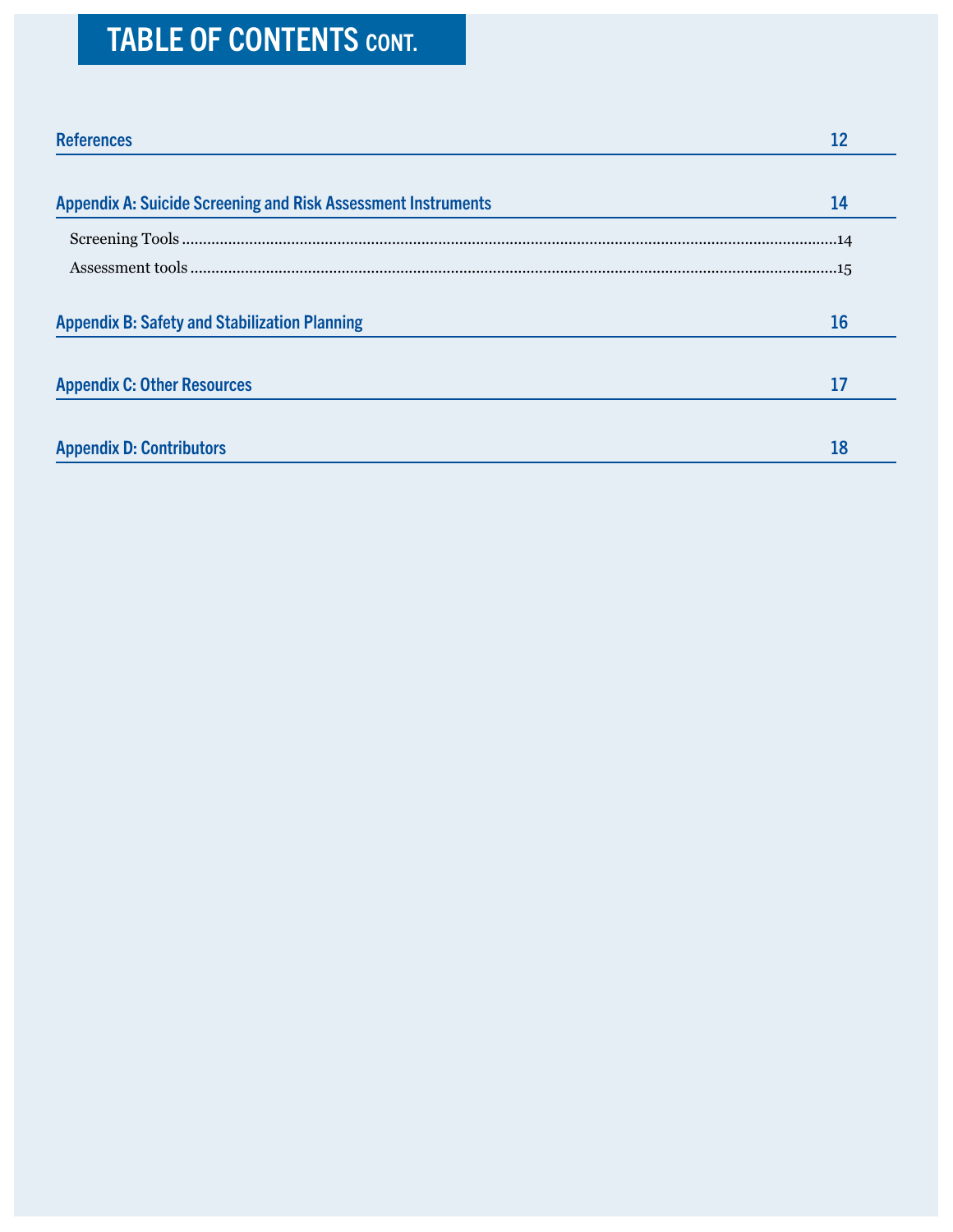# <span id="page-4-0"></span>Introduction

This guide has been produced by health care and suicide prevention experts working with the National Action Alliance for Suicide Prevention (Action Alliance). The information is for health care organizations that wish to better identify and support people who are at increased risk of suicide and for advocates who will work with hospitals and clinics to make them safer. In this guide, we:

- Describe why improving suicide care is urgently needed
- Identify gaps in health care that contribute to suicide deaths
- Summarize the evidence-based solutions that should be adopted
- Provide information on resources that are available to make care safer and better

# **Why Do We Need Recommendations for Standard Care for People with Suicide Risk in Health Care Organizations?**

Suicide is an important health care issue. Suicide is the 10th leading cause of death overall in the United States and the 2nd leading cause of death among 15 to 34 year olds (Centers for Disease Control and Prevention [CDC], 2015a). Despite improvements in overall health and health care, the national suicide rate has risen about 27 percent in the last 15 years (CDC, 2015b).

Health care organizations have a unique opportunity to help prevent suicide. People at risk of suicide are often seen in health care settings; in a study within large health systems, over 80 percent of those who died by suicide had been seen by a professional in the prior year; most did not have a mental health diagnosis. Almost 40 percent of those who died by suicide had an emergency department visit without a mental health diagnosis (Ahmedani et al., 2014). In another review (Luoma, Martin, & Pearson, 2002). close to one-half of those who died by suicide visited a primary care provider in the month before their death In response, and due to

advances in research and the development of new tools to assist in addressing suicide, health care organizations have begun to prioritize suicide prevention.

Frequently, when someone dies by suicide, we hear "he fell through the cracks." Health care organizations are well-positioned to help prevent this from happening. But care for people with suicide risk is highly variable, common gaps in care for individuals at risk of suicide do exist, and recommendations are needed to close these gaps. Health care organizations have already recommended guidelines or standards to improve care to address other urgent medical conditions, such as heart attack, stroke, and serious injury from an accident. Similar action is overdue and now needed for suicide.

The field of Lean Production ("lean"), now widely applied in health care, seeks to improve care by first identifying and implementing "standard work" for a particular task and then incrementally improving quality. We apply this process to suicide care by identifying low-cost, high-value, evidence-based approaches that should be implemented as standard care in health care organizations—inpatient and outpatient mental health and substance use settings, emergency departments, and primary care offices and clinics. While there are a number of additional promising and desirable approaches for suicide care (for example, direct treatment of individuals with suicide risk by clinicians using evidence-based psychotherapies), this guide is focused solely on those basic elements of suicide care that should be standard in health care settings. All the recommended approaches have been research tested and implemented successfully in health care organizations.

If we want to turn the tide of suicide deaths, change is needed now. By promoting elements of care that should be standard, and helping health care organizations to implement them, people at risk of suicide can be identified, supported, and kept safe. The recommended standard care approaches we propose were developed by experts, researchers, clinicians, and consumers based on both research and experience caring for suicidal patients in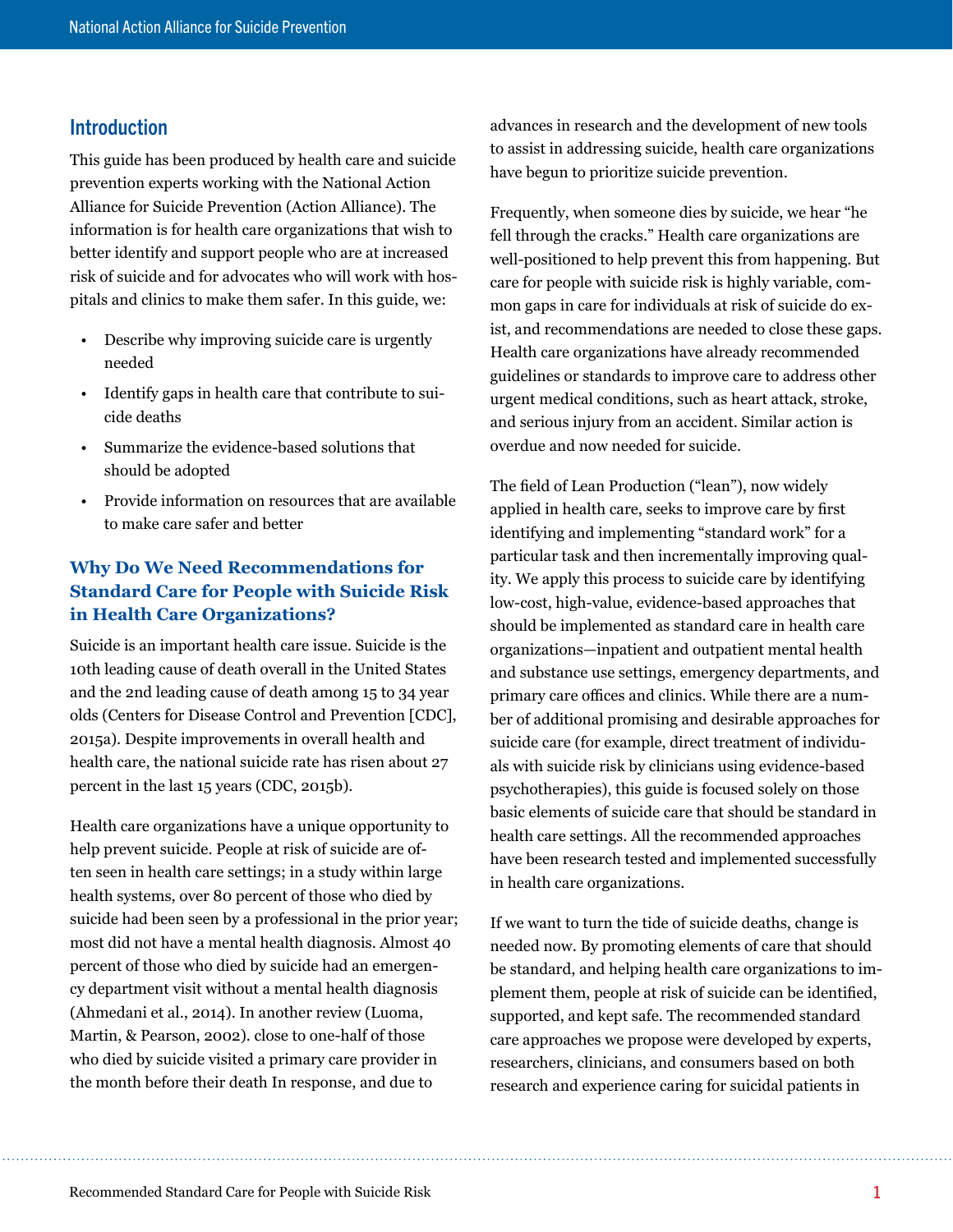<span id="page-5-0"></span>real-world health care settings. We hope that, with this guidance, health care organizations across the country will step up to make the care that they provide "suicide safe." And we hope that advocates are engaged to encourage and support this needed change.

# Background: Why Do We Need Standard Care Recommendations for Health Care Organizations?

Statistics from the CDC provide context for the nation's need for suicide care:

- Suicide is the 10th leading cause of death in the United States, with more than 44,000 deaths in 2015 (CDC, 2015a).
- Among 15 to 34 year olds, suicide is the 2nd leading cause of death (CDC, 2015a).
- The number and rate of suicide deaths rose significantly between 2000 and 2015 (CDC, 2015b):
	- ◊ 2000: 29,350 suicide deaths (a rate of 10.44 deaths per 100,000 population)
	- ◊ 2015: 44,193 deaths (13.26 deaths per 100,000 population)

Mental health, primary care and emergency department providers are likely to encounter patients at risk of suicide in their practices, as noted by Ahmedani et al. (2014) and Luoma et al. (2002):

- The majority of individuals who have died by suicide visited a primary care provider in the year before their death.
- Close to one-half of individuals who died by suicide visited a primary care provider in the month before their death.
- Almost 40 percent of individuals who died by suicide had an emergency department visit, but not a mental health diagnosis.

But many clinical training programs do not fully prepare health care professionals to provide suicide care (Bolster, Holliday, & Shaw, 2015; Schmitz et al., 2012; Sudak et

al., 2007). There are two main reasons for this gap. First, many evidence-based approaches to identifying and working with people at risk of suicide are relatively new. Second, until recently, suicide care was not seen as a core responsibility of most health care organizations, and managing patients at risk of suicide was left to mental health crisis care and inpatient psychiatric units (Hogan & Goldstein Grumet, 2016).

But attention to suicide prevention in health care is accelerating. In 2012, the revised *National Strategy for Suicide Prevention* included a new national goal: **Promote suicide prevention as a core component of health care services** (U.S. Department of Health and Human Services Office of the Surgeon General & National Action Alliance for Suicide Prevention, 2012). Based on new research and successful implementation of suicide prevention in health care—beginning with the ground breaking Perfect Depression Care initiative at the Henry Ford Health System (Coffey, 2007)—the Zero Suicide model for suicide care was developed and is now being implemented in hundreds of health care organizations, including behavioral health programs, general and psychiatric hospitals, primary care settings, and health plans (Suicide Prevention Resource Center, n.d.-b).

In 2015 and 2016, national health care accrediting bodies improved their focus on suicide care:

- 2015: The Council on Accreditation (2015) released updated standards.
- Early 2016: The Joint Commission (2016) released an updated Sentinel Event Alert on suicide prevention, advising all outpatient and inpatient health care settings to improve their ability to detect suicidality and assure care for patients at risk.
- Late 2016: The Commission on Accreditation of Rehabilitation Facilities (2016) released a new accreditation product on suicide prevention to its member organizations.

Although these recent actions reflect new momentum, they do not fully close the common gaps in care for patients who are at risk for suicide. Also, the new recom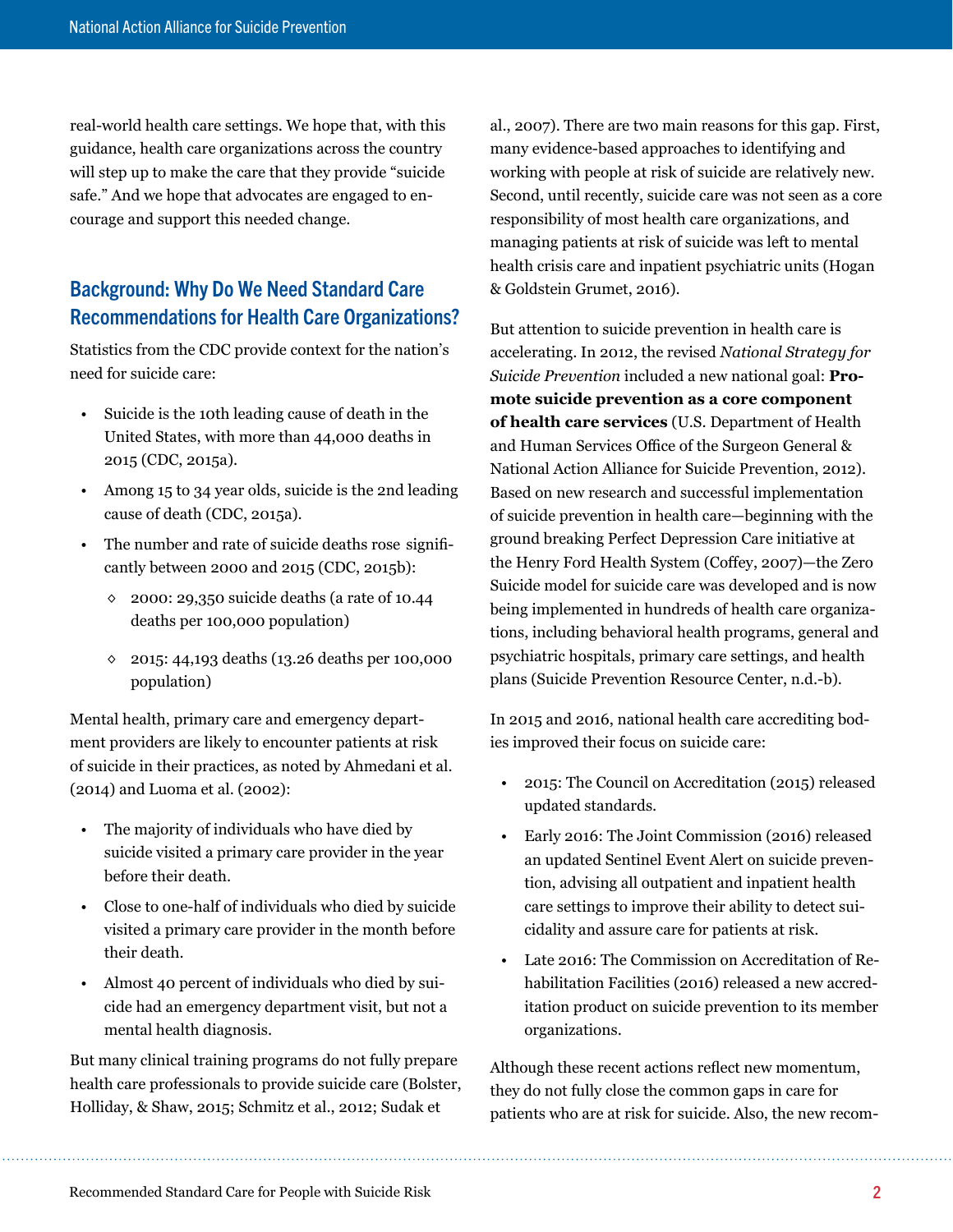<span id="page-6-0"></span>mendations by the aforementioned accrediting bodies are generally advisory, not mandatory. There is very little accountability for suicide prevention in health care. For example, suicide rates in health systems are not routinely measured. As a result, patients at risk of suicide often "fall through the cracks" of a distracted and an often unprepared health care system.

# The Gaps in Care That Suicidal Individuals Fall through, and the Evidence-Based Solutions

Although the work to make health care *suicide safe* is challenging, we now have evidence and long-standing clinical best practices showing how to fill the gaps in care—gaps that are too often fatal. It is time to apply this knowledge.

## **To address these gaps, we focus on three key questions:**

- 1. What are the gaps in health care that contribute to suicide deaths?
- 2. What is the clinical evidence to close these gaps?
- 3. Are the solutions feasible for ordinary health care settings?

In the following sections, we identify the typical gaps in usual care that often make health care settings unsafe for people at risk of suicide, as well as the evidence and solutions for closing these gaps.

## **Gap: Not Proactively Identifying Intense Suicide Risk**

Approximately half the people who die by suicide had a recent health care visit (Luoma et al., 2002). It is probable not enough was done during that visit to identify suicide risk, leading to a failure to keep the patient safe. Just as we expect signs of serious heart disease risk to be uncovered and lead to action, we should expect signs of suicide risk to be uncovered and acted on.

Several key barriers contribute to this gap. First, until recently, suicide care has not been seen as a core responsibility of health care organizations (Hogan & Goldstein Grumet, 2016). This unfortunate and unacceptable trend is rationalized in many ways, such as "of course suicide is a tragedy, but there's really nothing we can do." Second, myths about suicide have been accepted as true in health care settings. For instance, one widespread myth is that asking people about suicide encourages them to complete it. This myth contributes to a failure to ask about suicide risk. Third, most health care professionals are not aware of newly developed brief interventions for suicide, leading to the assumption that they should not ask about suicide because there is nothing practical that can be done in ordinary health care settings.

#### Evidence about Closing This Gap

Asking patients about thoughts of suicide or self-harm does not increase a person's risk of suicide (Dazzi, Gribble, Wessely, & Fear, 2014; Mathias et al., 2012). But it is a simple and effective way to uncover most suicide risk. In one of the largest studies to assess this issue, Simon et al. (2013) found that the widely used Patient Health Questionnaire-9 (PHQ-9) depression screening questionnaire was effective at identifying patients with an increased risk of suicide, noting there was a tenfold increase in suicide among patients who reported thoughts of death or self-harm "more than half the days" or "nearly every day" in the past two weeks. This suggests that routine screening could detect suicidal individuals who could then be treated.

It is important to note that these and other results do not show that "predicting suicide" with certainty is possible. It is not necessary to predict suicide with certainty to intervene effectively. Rather, the evidence is clear that it is possible to identify most individuals with greatly elevated risk, allowing us to provide targeted, effective supports during the period where their risk remains high. This is similar to identifying risk factors for heart disease so that something can be done about it (e.g. prescribing a statin, stopping smoking). As with suicide, health care organizations do not have a way to predict exactly *who*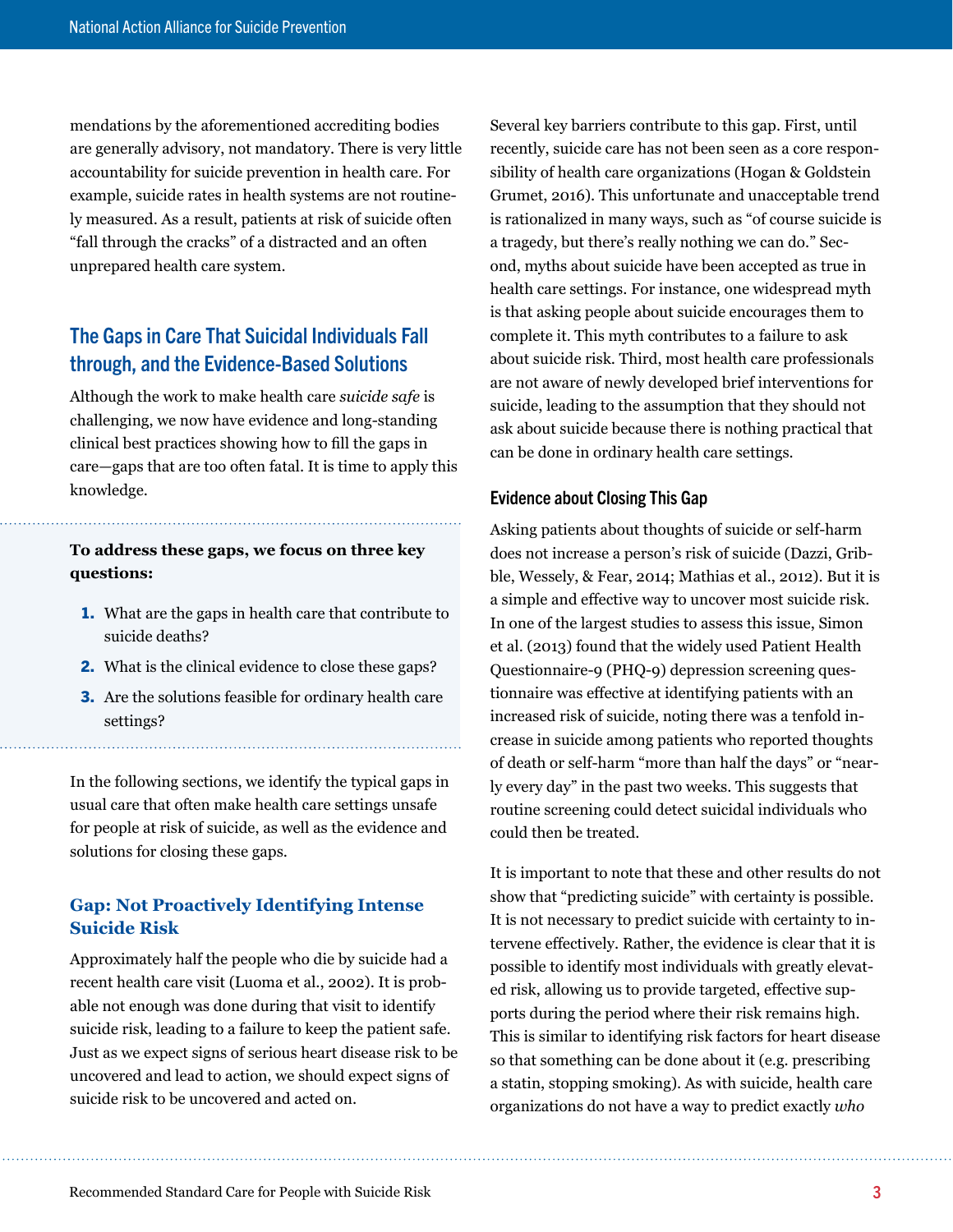<span id="page-7-0"></span>will have a heart attack and *when* it will occur. But also as with suicide, we can identify people whose risk is high and prescribe treatments to greatly reduce this risk.

We should treat suicide prevention in health care systems as we treat heart attack prevention, with an emphasis on targeted preventive interventions for individuals with elevated risk. Most individuals with high cholesterol get a statin; most individuals with suicide risk should get brief interventions like safety planning and caring contacts.

> *"We should treat suicide prevention in health care systems as we treat heart attack prevention."*

## Is Identifying Suicide Risk Feasible?

The feasibility of identifying suicide risk has now been demonstrated in many behavioral health care, primary care, and emergency department settings. For example, one question such as "Within the last two weeks, have you had thoughts of killing yourself, or that you would be better off dead?" can identify most people with elevated risk (Simon et al., 2013). However, to assess if the risk is substantial and to guide action, we need a more thoughtful assessment of risk that is workable in the health care setting. Where feasible, this is done by a behavioral health professional using a standardized suicide risk assessment tool. Identification and assessment tools that do not require specialized mental health training are also available and in use. We provide information on some tools in Appendix A.

Implementing an identification and assessment protocol means we must think through what to do with individuals found to be at elevated risk. So the second major implication of an identification and assessment protocol is putting in place expectations for the care of people who have significantly elevated risk. This is where new tools and resources are available

#### **Gap: Not Acting Effectively for Safety**

Current practice for people who acknowledge suicidal thoughts or feelings often revolves around a decision of whether to hospitalize them or send them home, perhaps with a future appointment for mental health treatment. Unfortunately, neither of these options often adequately addresses the risks of suicide or the needs of suicidal people. Inpatient care may keep people safe for the few days they are hospitalized. However, very brief stays are not long enough to get many suicidal people through their period of elevated risk, and they are often discharged while still in a state of elevated risk (Crawford, 2004; Olfson et al., 2016; Qin & Nordentoft, 2005).

Additionally, hospital treatment (like other mental health care) usually does not directly address suicidal thought patterns, relying on the hope that treatment for other behavioral health diagnoses problems is sufficient. We now understand that this may not be true. As a result, suicide rates for the days and weeks immediately after hospitalization are extremely high (Crawford, 2004; Olfson et al., 2016; Qin & Nordentoft, 2005). We will discuss improved follow-up after emergency department visits and inpatient care, for individuals with elevated risk, as an essential intervention.

The other frequent choice in usual suicide care—to send people home with a future appointment—is also often not good enough. As many as half of initial mental health appointments are not completed (Bickley et al., 2013), while the risk of suicide is highest in the few days after discharge and well before scheduled outpatient visits (Crawford, 2004; Olfson et al., 2016; Qin & Nordentoft, 2005). Fortunately, practical brief interventions to address these problems are demonstrated effective.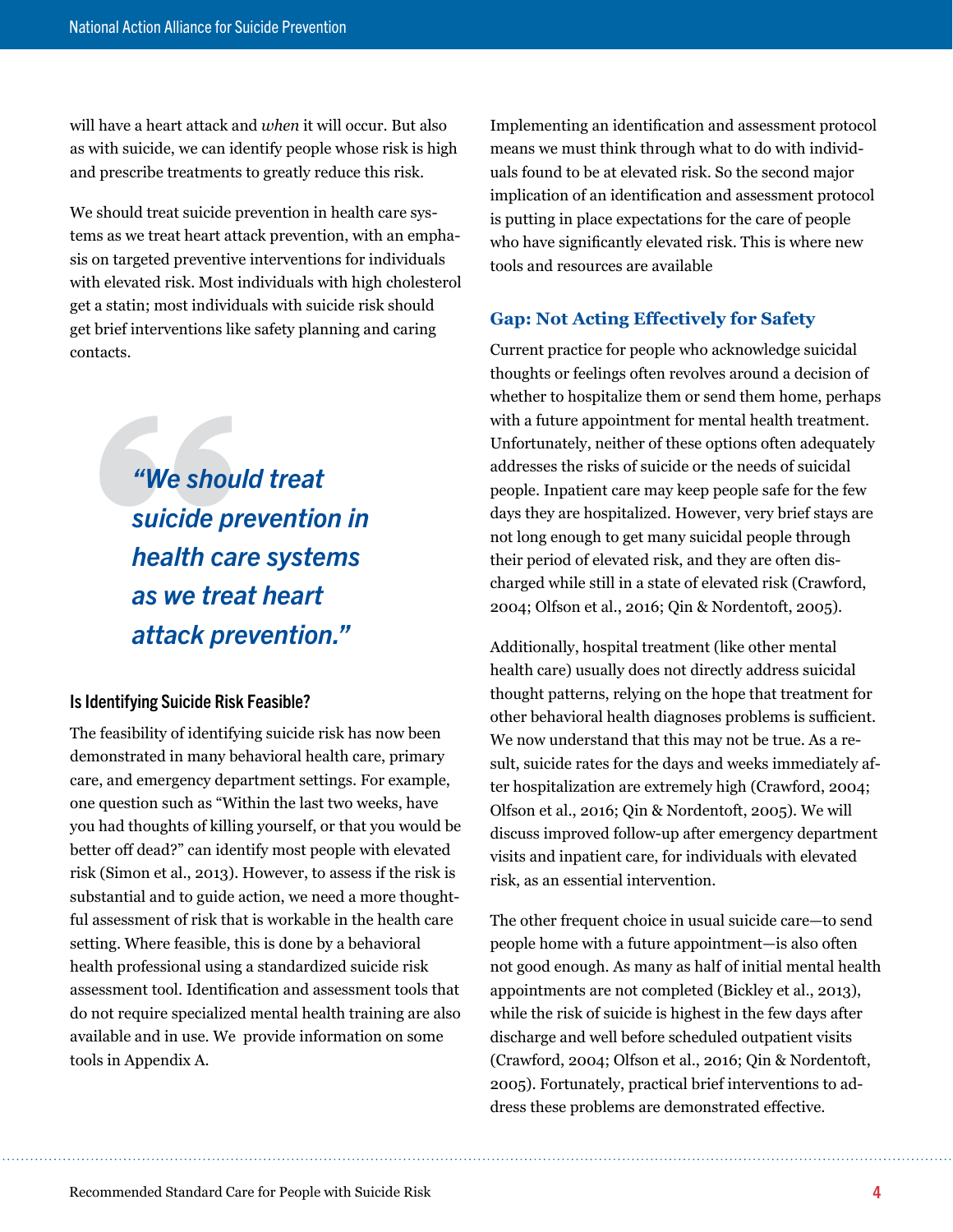#### <span id="page-8-0"></span>Evidence about Closing This Gap

Two closely linked and relatively simple interventions that have been shown to reduce attempts and deaths for people at high risk for suicide are safety planning and lethal means reduction.

**Safety planning** (see Appendix B) is a brief intervention to help a patient develop a plan to recognize suicidal thoughts and manage them safely. Action steps may include calming activities, identifying supportive people to talk to and providing contact information for crisis call or text lines. Safety planning has been adopted by the Veterans Health Administration as part of its suicide prevention protocol (U.S. Department of Veterans Affairs, 2008), and it is recommended in the Sentinel Event Alert (The Joint Commission, 2016).

**Lethal means reduction** is a crucial part of safety planning. It involves identifying possible means of selfharm that are available to the individual (especially ones they may have considered, such as use of a weapon or overdosing on medications) and reducing access by taking specific steps, such as self-storage. Reducing access to lethal means has repeatedly been shown effective in community-wide suicide prevention and has been cited as a crucial factor in the success of suicide prevention efforts at the Henry Ford Health System (Coffey & Coffey, 2016).

#### Is Safety Planning with Lethal Means Reduction Feasible?

Safety planning with means reduction has now been embedded in the suicide care protocols of hundreds of health care organizations. As a brief intervention (e.g., 30 minutes) tied to a specific risk, safety planning is comparable to many other brief health interventions, such as counseling on smoking cessation or recommendations to modify diet or exercise. Different safety planning formats are available in the public domain and have been embedded in various electronic medical records systems.

Information on well-tested approaches to safety planning is included in Appendix B. High-quality online training modules on both safety planning and lethal means reduction may be accessed at [www.zerosuicide.com](http://www.zerosuicide.com).

## **Gap: Not Providing Supportive Contacts for People at Risk of Suicide**

Isolation is both a risk factor and possible precipitant of suicide. Therefore, it is not surprising that brief supportive contacts—by phone, text, or even postcards or letters—are shown to reduce suicide and suicide attempts during high-risk periods, such as after hospitalization or emergency department visits (Luxton, June, & Comtois, 2013). Despite the research supporting "caring contacts," they are used infrequently in our health care systems, which tend to rely on scheduled visits. However, brief follow-up contacts are commonly used for other medical conditions (e.g., after outpatient surgery) and should be standard for individuals who are at risk of suicide.

*"Safety planning with means reduction has now been embedded in the suicide care protocols of hundreds of health care organizations."*

#### Evidence about Closing This Gap

Timely supportive contacts (such as calls, texts, letters, and visits) should be standard for people with significant suicide risk after acute care episodes or when ongoing services are interrupted (e.g., a scheduled visit is missed). These caring contacts with high-risk individuals have been demonstrated to be effective in reducing self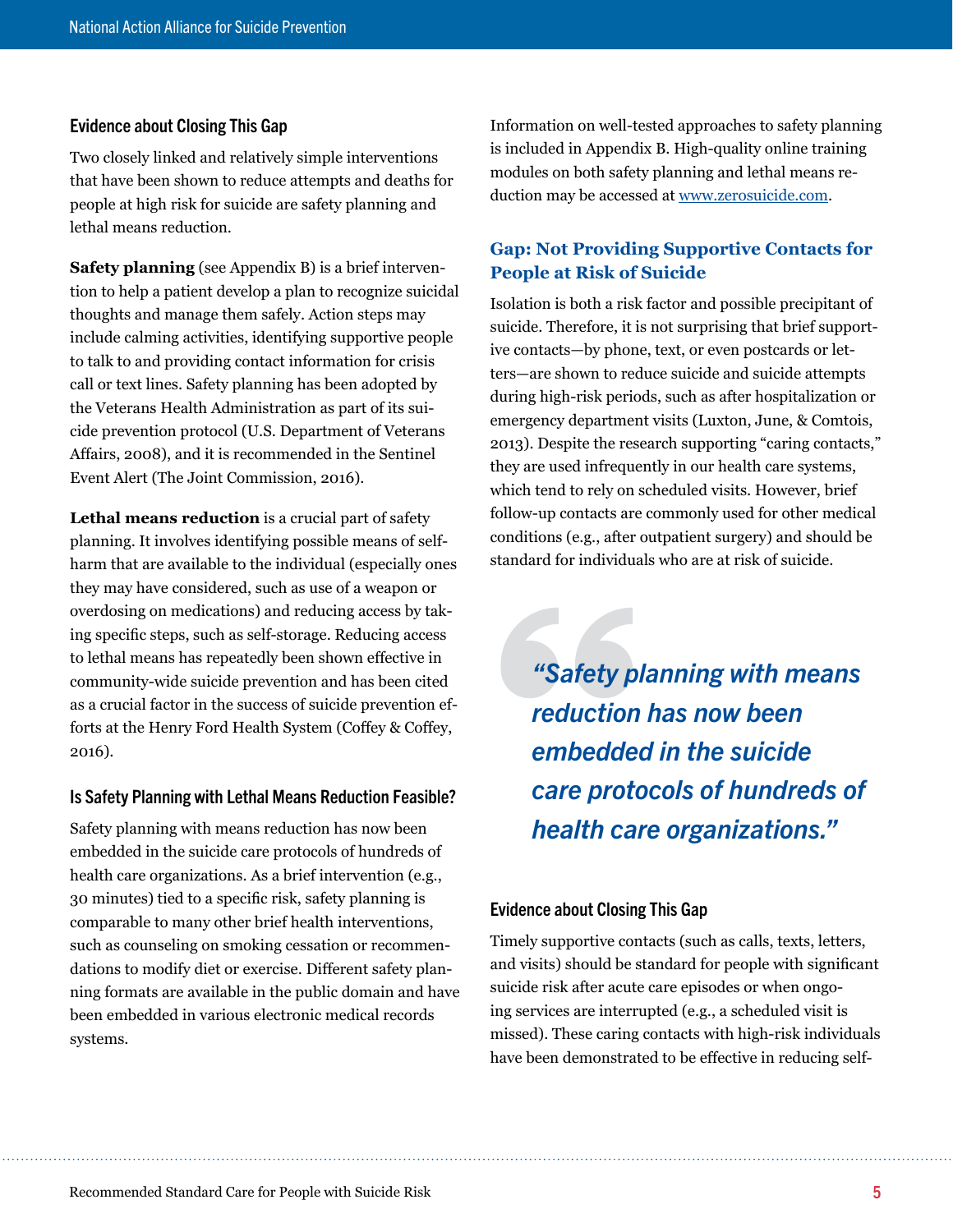<span id="page-9-0"></span>harm and suicide (Luxton et al., 2013). Caring contacts can be done by staff in any program that has provided acute care (e.g., emergency department or inpatient programs), by outpatient programs that provide ongoing care (during high risk periods or when an appointment is missed), or by crisis centers that can conduct follow-up under contract with other services. The evidence supporting caring contacts found that various methods of supportive contacts can be effective (Luxton et al., 2013).

*"Brief follow-up contacts are commonly used for other medical conditions (e.g., after outpatient surgery) and should be standard for individuals who are at risk of suicide."*

## Feasibility of Caring Contacts

Routine caring contacts have been implemented effectively in community mental health, hospital, and integrated primary care settings. Crisis call centers that are part of the National Suicide Prevention Lifeline also have experience making caring contacts, both with callers who may not be engaged in care or as part of a follow-up protocol of inpatient programs.

Major barriers against caring contacts include the relative novelty of the approach, a lack of familiarity with the billing codes that may be used, and that they may not be reimbursable in some settings.

# Framework for Recommended Standard Care for People with Suicide Risk

The recommended standard care elements outlined in Table 1 are based on research results, real world experience and expert judgement by a working group of health care and behavioral health care experts, including clinicians, researchers, health system and suicide prevention leaders, and people with lived experience perspectives. The standard care elements for emergency department care were selected from *Caring for Patients with Suicide Risk: A Consensus Guide for Emergency Departments*, which was developed through a careful process involving dozens of experts and stakeholders (Suicide Prevention Resource Center, n.d.-a).

For each setting, the recommended standard care elements describe actions that will have a high value in reducing suicide associated with health care organizations and that are feasible for implementation in settings of various sizes and scopes. For each setting (outpatient and inpatient behavioral health, emergency departments, and primary care), the recommended standard care elements build on or supplement care standards set by accrediting and certifying agencies such as The Joint Commission and the Centers for Medicare and Medicaid Services (CMS).

For each setting, the description summarizes the mission of the setting as it relates to suicide prevention, and describes the standard care actions providers should take to keep suicidal patients from "falling through the cracks." Recommended standard care elements applicable to the setting are also listed.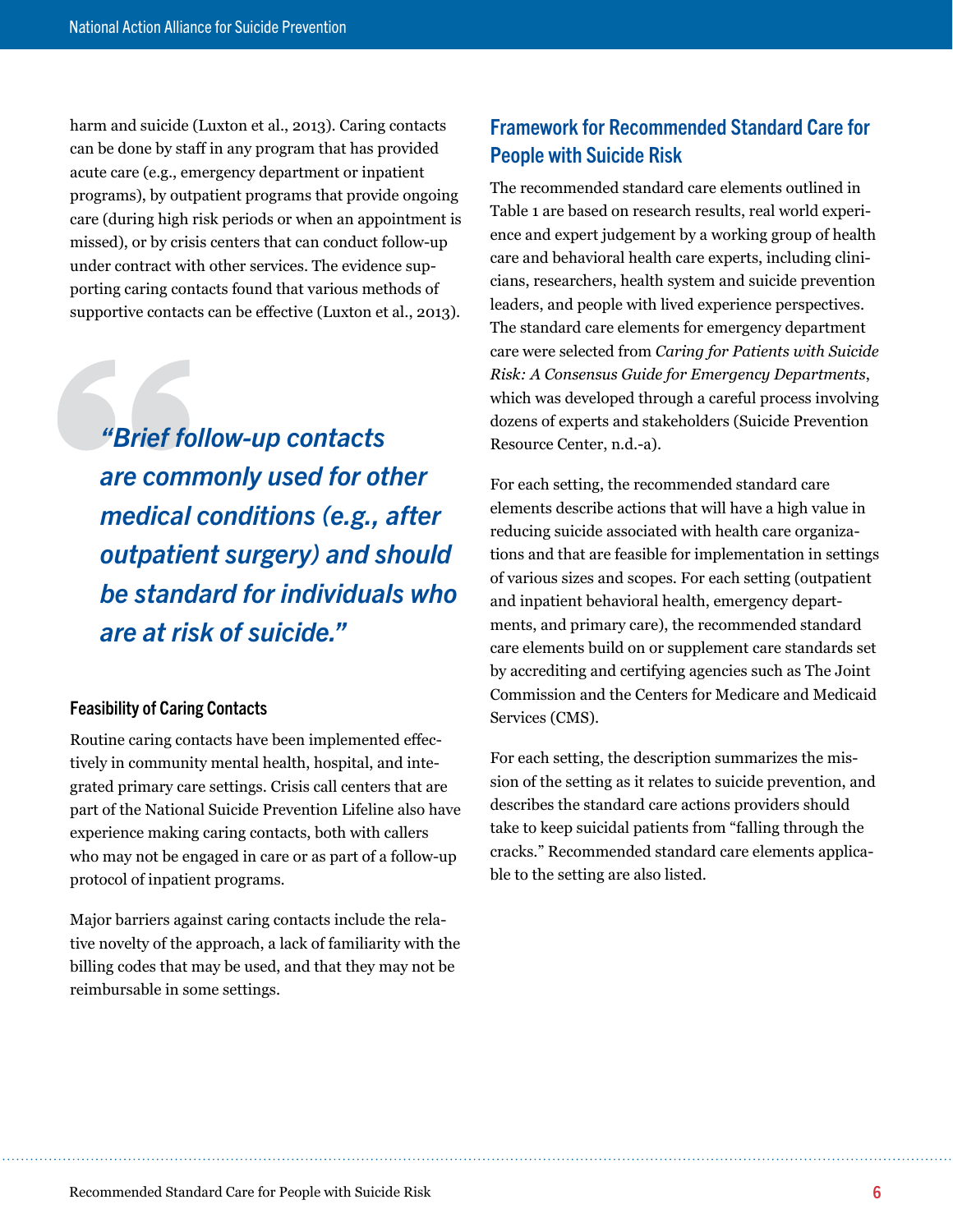# Table 1: Summary of Recommended Standard Care Elements by Major Care Setting

| <b>Setting</b>                                                                                  | <b>Emphasis</b>                                                                                                                                                                                                                                                                                             | <b>Identification and</b><br><b>Assessment</b>                                                                                                                                                                                                                                                                                                                                                                                                                                                                                                        | <b>Safety Planning</b>                                                                                                                                                                                                                                                                                                          | <b>Means Reduction</b>                                                                                                                                                                                               | <b>Caring Contacts</b>                                                                                                                                                                                                                                        |
|-------------------------------------------------------------------------------------------------|-------------------------------------------------------------------------------------------------------------------------------------------------------------------------------------------------------------------------------------------------------------------------------------------------------------|-------------------------------------------------------------------------------------------------------------------------------------------------------------------------------------------------------------------------------------------------------------------------------------------------------------------------------------------------------------------------------------------------------------------------------------------------------------------------------------------------------------------------------------------------------|---------------------------------------------------------------------------------------------------------------------------------------------------------------------------------------------------------------------------------------------------------------------------------------------------------------------------------|----------------------------------------------------------------------------------------------------------------------------------------------------------------------------------------------------------------------|---------------------------------------------------------------------------------------------------------------------------------------------------------------------------------------------------------------------------------------------------------------|
| <b>Primary</b><br><b>Care</b>                                                                   | Identify suicide risk<br>among patients with<br>MI/SUD* conditions<br>or treatment.<br>Enhance safety for<br>those with risk.<br>Refer to specialized<br>care.<br>Provide caring con-<br>tacts                                                                                                              | Identify suicidality in all<br>patients with MI/SUD<br>conditions or treatment<br>(e.g., psychiatric meds)<br>using a standardized<br>scale.<br>If risk is identified, pro-<br>ceed with active referral<br>for hospital or outpatient<br>care as judged appropri-<br>ate.                                                                                                                                                                                                                                                                            | Complete the brief<br><b>Safety Planning</b><br>Intervention during<br>the visit where risk is<br>identified.<br>With consent, discuss<br>the safety plan with<br>the family to gain<br>support for safety<br>activities.                                                                                                       | As part of the safety<br>plan, discuss any<br>lethal means consid-<br>ered by and available<br>to patient.<br>Arrange and confirm<br>removal or reduction<br>of lethal means as<br>feasible.                         | Make appointment<br>with mental health<br>professional.<br>Complete one car-<br>ing contact (phone<br>call or, if preferred<br>by patient, text or<br>e-mail) within 48<br>hours of visit or<br>the next business<br>day.                                     |
| <b>Outpatient</b><br><b>BH* Care</b><br>(Mental<br>health and<br>substance<br>use<br>treatment) | Provide treatment and<br>support for individuals<br>who may have elevated<br>suicide risk.                                                                                                                                                                                                                  | Identify and assess sui-<br>cide risk at admission and<br>whenever patients are<br>seen by using a standard-<br>ized scale.<br>Do not assess more than<br>1x per day. Use judgement<br>if patients are seen daily.                                                                                                                                                                                                                                                                                                                                    | Complete the brief<br><b>Safety Planning</b><br>Intervention during<br>the visit where risk is<br>identified<br>Update the safety plan<br>at each visit as long as<br>risk remains high.                                                                                                                                        | As part of the safety<br>plan, discuss any<br>lethal means consid-<br>ered by and available<br>to patient.<br>Arrange and confirm<br>removal or reduction<br>of lethal means as<br>feasible.                         | Initiate caring<br>contacts during<br>care transitions or<br>if appointments<br>are missed.                                                                                                                                                                   |
| <b>Emergency</b><br><b>Department</b>                                                           | Identify suicide risk<br>among patients who<br>have harmed/injured<br>themselves or have<br>MI/SUD conditions or<br>treatment.<br>Carry out the brief<br>Safety Planning In-<br>tervention to enhance<br>safety for those with<br>risk.<br>Refer to specialized<br>care.<br>Provide two caring<br>contacts. | Identify and assess pa-<br>tients who have harmed<br>themselves or have MI/<br>SUD conditions or treat-<br>ment (e.g., psychiatric<br>meds) using a standard-<br>ized scale.<br>If risk is found, proceed<br>with active referral for<br>hospital or outpatient<br>care as judged appropri-<br>ate.<br>If immediate transfer is<br>not possible, provide a<br>space for the patient that<br>is "safe, monitored, and<br>clear of items that the<br>patient could use to harm<br>himself or herself or oth-<br>ers" (The Joint Commis-<br>sion, 2016). | Complete the brief<br><b>Safety Planning</b><br>Intervention during<br>the visit where risk is<br>identified.<br>With consent, discuss<br>the safety plan with<br>the family to gain<br>support for safety<br>activities                                                                                                        | As part of the safety<br>plan, discuss any<br>lethal means consid-<br>ered by and available<br>to patient.<br>Arrange and confirm<br>removal or reduction<br>of lethal means as<br>feasible.                         | Make appointment<br>with mental health<br>professional.<br>Complete one car-<br>ing contact (phone<br>call or, if preferred<br>by patient, text or<br>e-mail) within 48<br>hours of visit.<br>Make the second<br>caring contact<br>within 7 days of<br>visit. |
| <b>BH</b> Inpatient<br>Care<br>(Hospital<br>level<br>psychiatric<br>or addiction<br>treatment)  | Usually brief hospital<br>treatment for individu-<br>als who may have high<br>risk of suicide.<br>Sometimes admission<br>is precipitated by<br>suicide attempt.<br>Emphasis is on keep-<br>ing patient safe while<br>in the hospital and<br>immediately following<br>discharge.                             | Identify and assess<br>suicide risk at admission<br>and daily during stay-or<br>more frequently as indi-<br>cated by level of risk-us-<br>ing a standardized scale.<br>In addition to other safety<br>and treatment expecta-<br>tions during inpatient<br>care, work with patient<br>on a safety plan for their<br>environment immediately<br>post-discharge.                                                                                                                                                                                         | In addition to safety<br>activities oriented<br>at the hospital stay,<br>complete the brief<br><b>Safety Planning</b><br>Intervention prior to<br>discharge, aimed at<br>safety in the patient's<br>post-discharge envi-<br>ronment.<br>Discuss the safety<br>plan with the family<br>to gain support for<br>safety activities. | As part of the safety<br>plan, discuss any<br>lethal means consid-<br>ered by and available<br>to patient.<br>Arrange and confirm<br>removal or reduc-<br>tion of lethal means<br>as feasible prior to<br>discharge. | Make appointment<br>with mental health<br>professional.<br>Complete one car-<br>ing contact (phone<br>call or, if preferred<br>by patient, text or<br>e-mail) within 48<br>hours of visit.<br>Make the second<br>caring contact<br>within 7 days of<br>visit. |

\*Abbreviation key: BH – behavioral health | MI/SUD – Mental illness/substance use disorder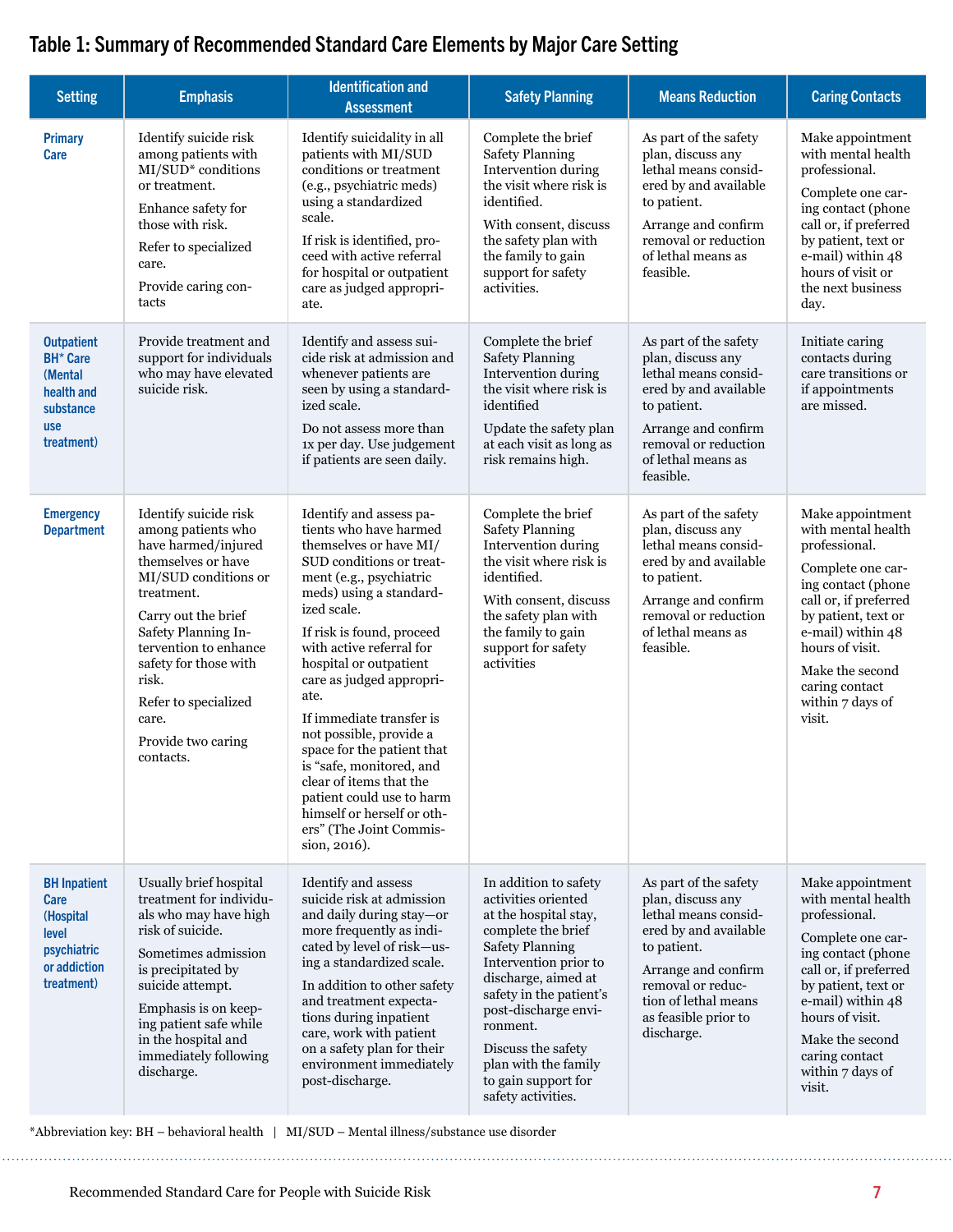# <span id="page-11-0"></span>Recommended Standard Care Elements for People with Suicide Risk: Outpatient Mental Health and Substance Use Settings

## **Background**

Outpatient behavioral health (BH) settings include clinics, mental health centers, day treatment or partial hospital programs, and group private practices (and as feasible, the elements of standard care are recommended for solo private practice therapists). These settings care for many individuals with suicidal thoughts and feelings and who may have been referred specifically because of their suicidality or a co-occurring substance use disorder, which increases suicide risk. While inpatient care is designed to initiate treatment, mitigate immediate risk and prepare patients for continuing care post-hospitalization, outpatient BH settings have a longer-term, ongoing role in treating individuals who may be or have been suicidal. Therefore, the ability to provide suicide safe care should be a core responsibility of outpatient BH settings, and competence and confidence in working with these individuals are essential.

Ideally, in addition to the recommended standard care elements defined in the following sections, outpatient programs or clinics should have available clinicians who can provide evidence-based treatments for suicidality, including Dialectical Behavior Therapy (DBT), Cognitive Therapy for Suicide Prevention (CT-SP), Collaborative Assessment and Management of Suicidality (CAMS), and Brief Cognitive Behavioral Therapy (BCBT).

# **Overview of Recommended Standard Care Elements for People with Suicide Risk: Outpatient Behavioral Health Settings**

The recommended standard care elements are the essential evidence-based and expert activities and competencies that should be in place in outpatient BH settings.

They include the following:

- On intake and periodically, assess all patients for suicide risk using a standardized instrument or scale (see Appendix A for a partial list of such scales).
- Stratify all patients according to the level of risk.
- For all patients with elevated risk:
	- ◊ As part of the treatment plan, complete a collaborative safety plan during the same visit (see Appendix B for a list of recognized approaches).
	- ◊ As part of safety planning, provide information on telephone crisis lines, including the National Suicide Prevention Lifeline. Carry out steps to reduce access to lethal means, including asking family members and significant others to assist.
	- ◊ Engage the patient in treatment with a licensed professional, preferably one who has training in suicide, including risk assessment and safety planning (visit the Zero Suicide website for training resources recommended by suicide prevention professionals: [www.zerosuicide.com](http://www.zerosuicide.com)).
	- ◊ Reassess risk and review and/or update the patient's safety plan at every visit until the risk is reduced.

# Recommended Standard Care Elements for People with Suicide Risk: Inpatient Mental Health and Substance Use Settings

# **Background**

Minimum standards for inpatient BH care were established by The Joint Commission's 1996 Sentinel Event Alert on suicide risk reduction, and they have evolved since then. This 1996 Sentinel Event Alert was replaced with The Joint Commission's 2016 updated Sentinel Event Alert: Detecting and Treating Suicide Ideation in All Settings (The Joint Commission, 2016). The recommended standard elements we discuss here build on The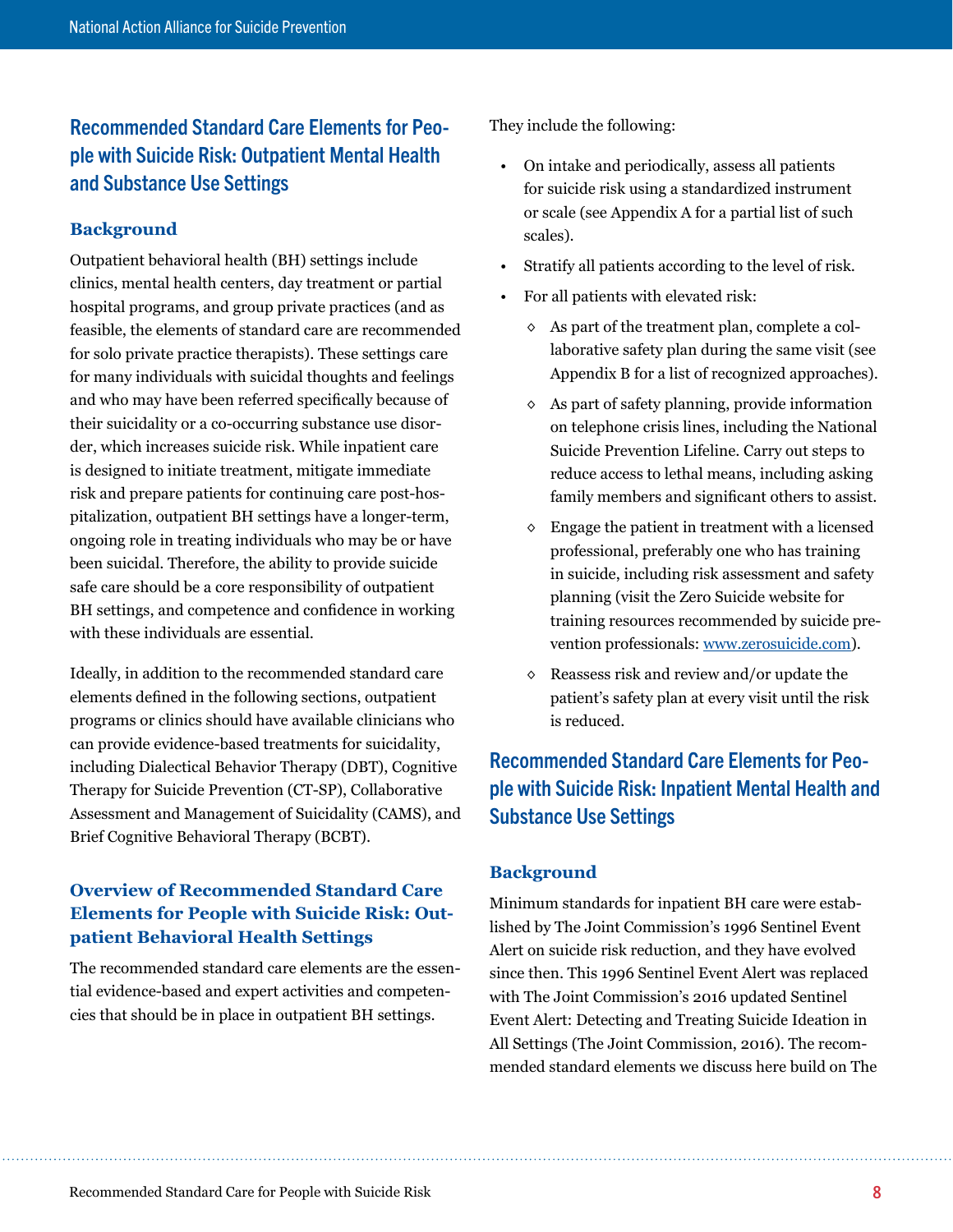<span id="page-12-0"></span>Joint Commission's and other regulatory requirements related to preventing inpatient suicide. These serve as a baseline for suicide safe care; they do not sufficiently address new findings about treating and managing suicidality. Accreditation and federal certification requirements (from CMS) set basic expectations for hospital care—expectations about assessment, treatment, and safe environments—that are applicable to all patients. The recommended standard care elements outlined below reflect "condition specific" expectations relevant to suicide.

# **Overview of Recommended Standard Care Elements for People with Suicide Risk: Inpatient Behavioral Health Settings**

The following recommendations for standard care are expectations specific to patients who are suicidal. As with outpatient programs, there are additional measures to improve the quality of care that inpatient programs should establish, including staff training and providing treatments that are specifically focused on managing suicidality. However, the recommendations for standard care that follow define *essential* steps.

These standards may go beyond current practice in several ways. Most notably, the expectations for safety planning and caring contacts for the post-discharge environment may be new. These expectations are based on data showing that suicide rates are very high in the period immediately after discharge, in data showing that about half of all discharged patients do not complete a first outpatient visit within seven days after discharge, and in research showing the effectiveness of caring contacts. Therefore, these recommended standard care elements are fundamental to patient safety:

- Assess all patients for suicide risk using a standardized instrument or scale at intake and then daily during a patient's stay—or more frequently if indicated by the level of risk.
- Stratify all patients according to the level of risk.
- For all patients identified as having an elevated risk:
	- $\Diamond$  Complete collaborative safety planning:
		- To assure safety on the unit, complete hospital safety plan on admission (with updates as needed).
		- Prior to discharge, and to assure safety immediately post-discharge, develop a collaborative safety plan for the living environment or setting that the patient will return to. Include in the planning family members and/or other support individuals who may be involved with the patient post-discharge.
		- As part of the discharge safety plan, provide information on telephone crisis lines, including the National Suicide Prevention Lifeline. Carry out steps to reduce access to lethal means, asking family members and significant others to assist.
- For all patients, regardless of level of risk:
	- $\Diamond$  Following discharge, engage the patient in treatment with a licensed behavioral health professional, ideally one who has been trained in suicide care. Make sure to share all appropriate clinical information with that provider.
	- $\Diamond$  Complete caring contacts with patient (by phone, text, e-mail or face-to-face), preferably in the manner preferred by the patient:
		- Make the first contact within 24 hours of discharge.
		- Make the second contact within 7 days of discharge.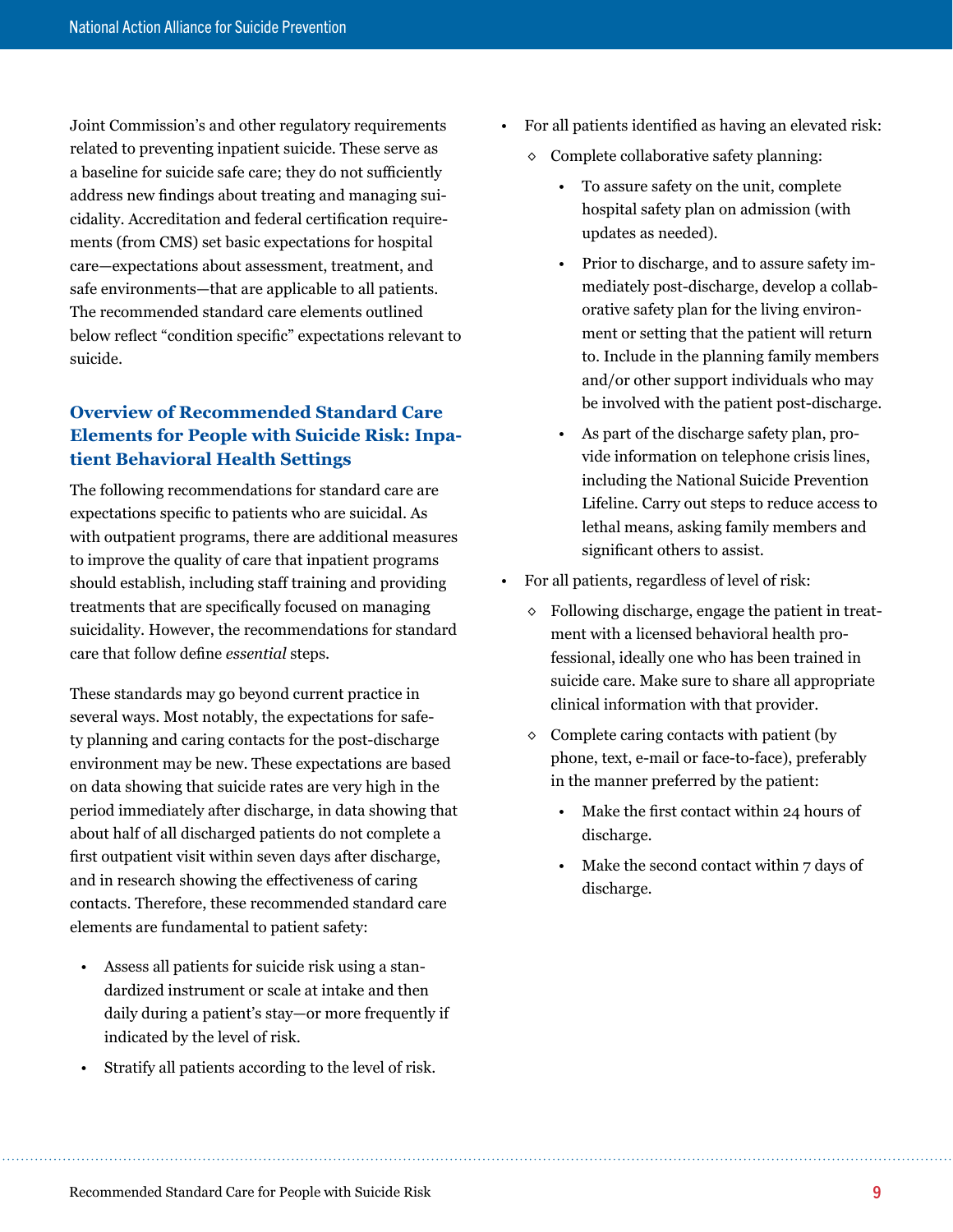# <span id="page-13-0"></span>Recommended Standard Care Elements for People with Suicide Risk: Emergency Department Settings

# **Overview of Recommended Standard Care Elements for People with Suicide Risk: Emergency Department Settings**

These standards are in large measure extracted from *Caring for Adult Patients with Suicide Risk: A Consensus Guide for Emergency Departments* ([http://www.](http://www.sprc.org/ed-guide) [sprc.org/ed-guide](http://www.sprc.org/ed-guide)).

- Identify and assess suicide risk in all patients with poisoning (including overdoses), with an injury that may be self-inflicted, and who have behavioral health diagnoses or other clinical risk factors for suicide. For patients with an external injury, assessing and recording the cause of injury (e.g. accidental or self inflicted) may be essential in determining appropriate care.
- For patients with elevated risk, stratify risk and determine need for inpatient admission or discharge with support:
	- ◊ Secure inpatient admission if judged necessary.
	- ◊ Provide a space that is "safe, monitored, and clear of items that the patient could use to harm himself or herself or others" (The Joint Commission, 2016).
	- ◊ For patients with elevated risk who will be discharged with support:
		- Provide information on telephone crisis lines, including the National Suicide Prevention Lifeline number (1-800-273- TALK).
		- Complete a collaborative safety plan during the same visit.
		- As part of the safety plan, carry out steps to reduce access to lethal means, including asking assistance from family members and significant others.
- Following discharge, engage the patient in treatment with a licensed behavioral health professional who has training in suicide.
- Complete caring contacts with patient (by phone, text, e-mail or face-to-face) preferably in the manner preferred by the patient:
	- » Make the first contact within 24 hours of discharge.
	- » Make the second contact within 7 days of discharge.

# Recommended Standard Care Elements for People with Suicide Risk: Primary Care Settings

## **Background**

More individuals with behavioral health conditions are treated and more individuals with suicidality are seen in primary care settings than in specialty behavioral health settings (Luoma et al., 2002). Additionally, data show that almost half the individuals who completed suicide were seen in a primary care setting in the 30 days before they died. While universal screening for suicide in primary care settings has not yet been recommended by health authorities (U.S. Preventive Services Task Force, 2016), we conclude it is essential to explicitly consider suicide risk among all patients who present key risk factors for suicide—including having a diagnosed mental illness or substance use disorder—or who are being treated with a psychiatric medication.

Importantly, establishing limited and discrete suicide care activities in primary care is reasonable since there is now evidence on several brief and limited suicide prevention actions that are feasible in medical offices. These include: 1) a brief (e.g., 30-minute) safety plan intervention that can be completed by a physician, nurse, physician assistant, or other trained individual, and 2) completing two brief follow-up caring contacts within the week after the visit. Both of these activities are consistent with other health care activities carried out in primary care settings.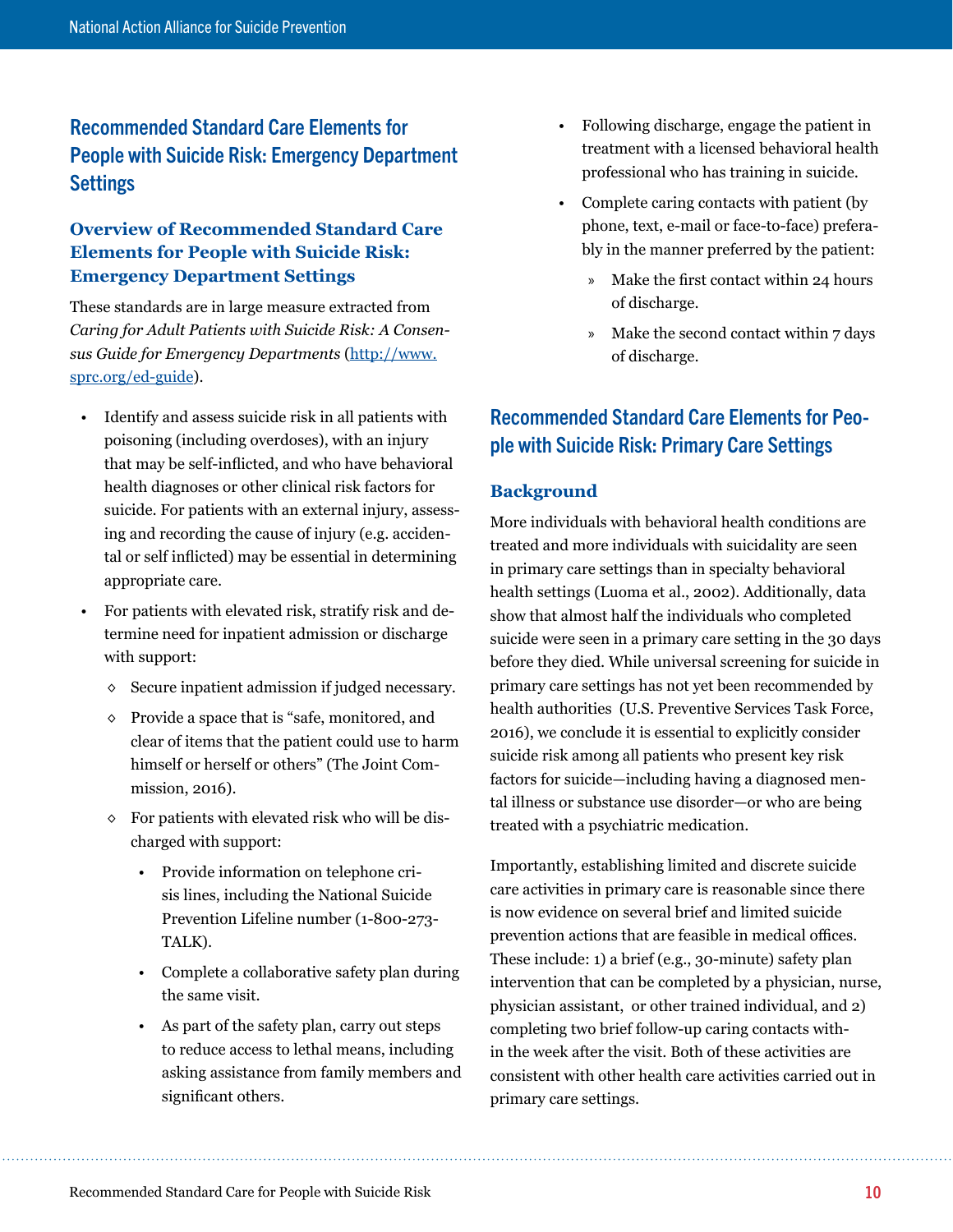Traditional care patterns with patients at risk for sui cide have allowed many to fall through gaps in care. For example, the fear that asking about suicidal thoughts can precipitate suicidal action is persistent, but a myth. It is more dangerous to not ask patients about suicide who have risk factors, such mental illness. Traditional approaches with patients who might be suicidal (e.g., referral to a mental health specialist, mental health hospitalization) make more sense, but gaps in psychi atric care—including that only about half the patients discharged from psychiatric units complete the recom mended mental health outpatient visit within a week of discharge—make this approach incomplete.

Recommended standard care elements for suicide in clude the following:

- Identify and assess suicide risk in all patients who have a mental illness, misuse substances, have a substance use disorder or who have been prescribed a psychiatric medication. Assess degree of suicide risk for patients with any risk by using a standard ized instrument or scale. Stratify patients by risk.
- For those with elevated suicide risk:
	- $\Diamond$  Complete a collaborative safety plan during the same visit:
		- As part of the safety plan, provide informa tion on telephone crisis lines, including the National Suicide Prevention Lifeline. Carry out steps to reduce access to lethal means, including asking assistance from family members and significant others.
	- $\diamond$  Engage the patient in treatment with a behavioral health professional, if possible with one who has training in suicide.
	- ◊ Complete a follow-up caring contact with the patient (by phone, text, e-mail or face-to-face), preferably in the manner preferred by the patient, within 24 hours of discharge or on the next business day.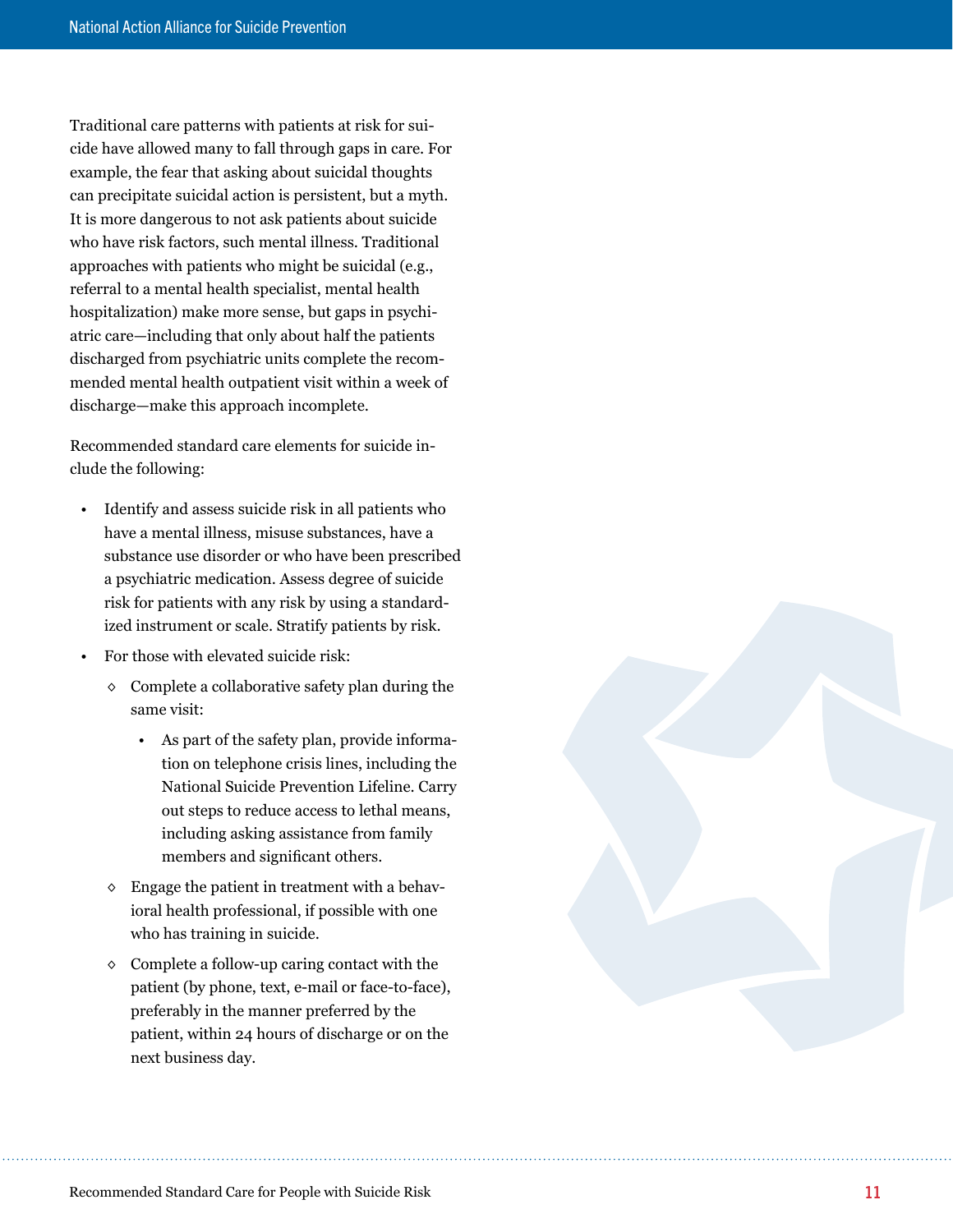## <span id="page-15-0"></span>**References**

Ahmedani, B. K., Simon, G. E., Stewart, C., Beck C., Waitzfelder, B. E., Rossom, B.,…Solberg, L. I. (2014). Health care contacts in the year before suicide death. *Journal of General Internal Medicine, 29*(6), 870–877.

Bickley, H., Hunt, I. M., Windfuhr, K., Shaw, J., Appleby, L., & Kapur, N. (2013). Suicide within two weeks of discharge from psychiatric inpatient care: A case-control study. *Psychiatric Services, 64*(7), 653–659.

Bolster, C., Holliday, C., & Shaw, M. (2015). Suicide assessment and nurses: What does the evidence show? *Online Journal of Issues in Nursing, 20*(1), 2.

Centers for Disease Control and Prevention (CDC). (2015a). *10 leading causes of death, United States 2015,*  All races, both sexes. Retrieved from [https://webappa.](https://webappa.cdc.gov/sasweb/ncipc/leadcaus10_us.html) [cdc.gov/sasweb/ncipc/leadcaus10\\_us.html](https://webappa.cdc.gov/sasweb/ncipc/leadcaus10_us.html)

Centers for Disease Control and Prevention (CDC). (2015b). *2000–2015, United States suicide injury deaths and rates per 100,000.* Retrieved from [https://webappa.](https://webappa.cdc.gov/sasweb/ncipc/mortrate10_us.html) [cdc.gov/sasweb/ncipc/mortrate10\\_us.html](https://webappa.cdc.gov/sasweb/ncipc/mortrate10_us.html)

Coffey, C. E. (2007). Building a system of perfect depression care in behavioral health. *Joint Commission Journal on Quality and Patient Safety*, 33(4), 193–199.

Coffey, M., & Coffey, C. (2016). *NEJM catalyst: How we dramatically reduced suicide.* Retrieved from [http://](http://catalyst.nejm.org/dramatically-reduced-suicide/) [catalyst.nejm.org/dramatically-reduced-suicide/](http://catalyst.nejm.org/dramatically-reduced-suicide/)

Commission on Accreditation of Rehabilitation Facilities. (2016). *Quality practice notice: Suicide prevention in CARF-accredited organizations: Advancing clinical and service workforce preparedness.* Retrieved from [http://](http://www.carf.org/QPN_SuicidePrevention_Sept2016/) [www.carf.org/QPN\\_SuicidePrevention\\_Sept2016/](http://www.carf.org/QPN_SuicidePrevention_Sept2016/)

Council on Accreditation. (2015). *Release of updated standards promoting best practices in suicide prevention.* Retrieved from [http://coanet.org/about/whats](http://coanet.org/about/whats-new/news-detail/article/112/)[new/news-detail/article/112/](http://coanet.org/about/whats-new/news-detail/article/112/)

Crawford, M. J. (2004). Suicide following discharge from in-patient psychiatric care. *Advances in Psychiatric Treatment, 10*(6), 434–438.

Dazzi, T., Gribble, R., Wessely, S., & Fear, N. T. (2014). Does asking about suicide and related behaviours induce suicidal ideation? What is the evidence? *Psychological Medicine, 44*(16), 3361–3363.

Hogan, M. F., & Goldstein Grumet, J. G. (2016). Suicide prevention: An emerging priority for health care. *Health Affairs, 35*(6), 1084–1090.

Luoma, J. B., Martin, C. E., & Pearson, J. L. (2002). Contact with mental health and primary care providers before suicide: A review of the evidence. *The American Journal of Psychiatry, 159*(6), 909–916.

Luxton, D. D., June, J. D., & Comtois, K. A. (2013). Can postdischarge follow-up contacts prevent suicide and suicidal behavior? A review of the evidence. *Crisis, 3*4(1), 32–41.

Mathias, C. W., Furr, R. M., Sheftall, A. H., Hill-Kapturczak, N., Crum, P., & Dougherty, D. M. (2012). What's the harm in asking about suicidal ideation? *Suicide and Life-Threatening Behavior, 42*(3), 341–351.

Olfson, M., Wall, M., Wang, S., Crystal, S., Liu, S.-M., Gerhard, T., & Blanco, C. (2016). Short-term suicide risk after psychiatric hospital discharge. *Journal of the American Medical Association Psychiatry, 73*(11), 1119–1126.

Qin, P., & Nordentoft, M. (2005). Suicide risk in relation to psychiatric hospitalization. *Archives of General Psychiatry, 62*(4), 427.

Schmitz, W. M., Allen, M. H., Feldman, B. N., Gutin, N. J., Jahn, D. R., Kleespies, P. M., … Simpson, S. (2012). Preventing suicide through improved training in suicide risk assessment and care: An American Association of Suicidology task force report addressing serious gaps in U.S. mental health training. *Suicide & Life-Threatening Behavior, 42*(3), 292–304.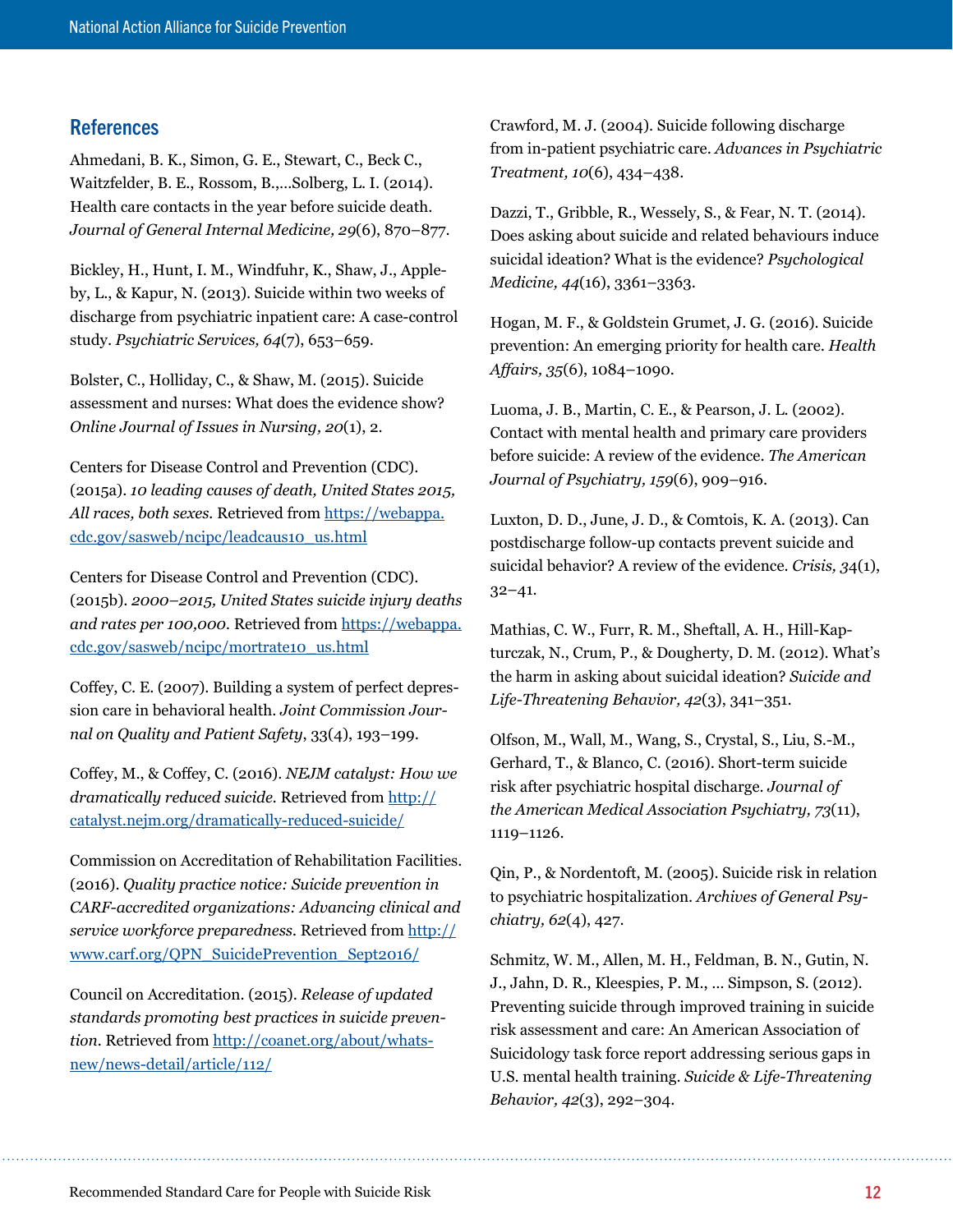Simon, G., Rutter, C., Peterson, D., Oliver, M., Whiteside, U., Operskalski, B., & Ludman, E. (2013). Does response on the PHQ-9 Depression Questionnaire predict subsequent suicide attempt or suicide death? *Psychiatric Services, 64*(12), 1195–1202.

Sudak, D., Roy, A., Sudak, H., Lipschitz, A., Maltsberger, J., & Hendin, H. (2007). Deficiencies in suicide training in primary care specialties: A survey of training directors. *Academic Psychiatry, 31*(5), 345–349.

Suicide Prevention Resource Center. (n.d.-a). *Caring for adult patients with suicide risk: A consensus guide for*  emergency departments. Retrieved from [http://www.](http://www.sprc.org/edguide) [sprc.org/edguide](http://www.sprc.org/edguide)

Suicide Prevention Resource Center. (n.d.-b). *Zero suicide.* Retrieved from <http://zerosuicide.sprc.org/>

The Joint Commission. (2016). *Sentinel event alert: Detecting and treating suicide ideation in all settings.*  Retrieved from [https://www.jointcommission.org/as](https://www.jointcommission.org/assets/1/18/SEA_56_Suicide.pdf)[sets/1/18/SEA\\_56\\_Suicide.pdf](https://www.jointcommission.org/assets/1/18/SEA_56_Suicide.pdf)

U.S. Department of Veterans Affairs. (2008). *Safety plan treatment manual to reduce suicide risk: Veteran version.* Retrieved from [https://www.mentalhealth.va.gov/](https://www.mentalhealth.va.gov/docs/va_safety_planning_manual.pdf) [docs/va\\_safety\\_planning\\_manual.pdf](https://www.mentalhealth.va.gov/docs/va_safety_planning_manual.pdf)

U.S. Department of Health and Human Services Office of the Surgeon General, & National Action Alliance for Suicide Prevention. (2012). *2012 national strategy for suicide prevention: Goals and objectives for action.*  Washington, DC: HHS.

U.S. Preventive Services Task Force. (2016). *Final recommendation statement: Suicide risk in adolescents, adults, and older adults: Screening.* Retrieved from [https://www.uspreventiveservicestaskforce.org/](https://www.uspreventiveservicestaskforce.org/Page/Document/RecommendationStatementFinal/suicide-risk-in-adolescents-adults-and-older-adults-screening#consider) [Page/Document/RecommendationStatementFinal/sui](https://www.uspreventiveservicestaskforce.org/Page/Document/RecommendationStatementFinal/suicide-risk-in-adolescents-adults-and-older-adults-screening#consider)[cide-risk-in-adolescents-adults-and-older-adults-screen](https://www.uspreventiveservicestaskforce.org/Page/Document/RecommendationStatementFinal/suicide-risk-in-adolescents-adults-and-older-adults-screening#consider)[ing#consider](https://www.uspreventiveservicestaskforce.org/Page/Document/RecommendationStatementFinal/suicide-risk-in-adolescents-adults-and-older-adults-screening#consider)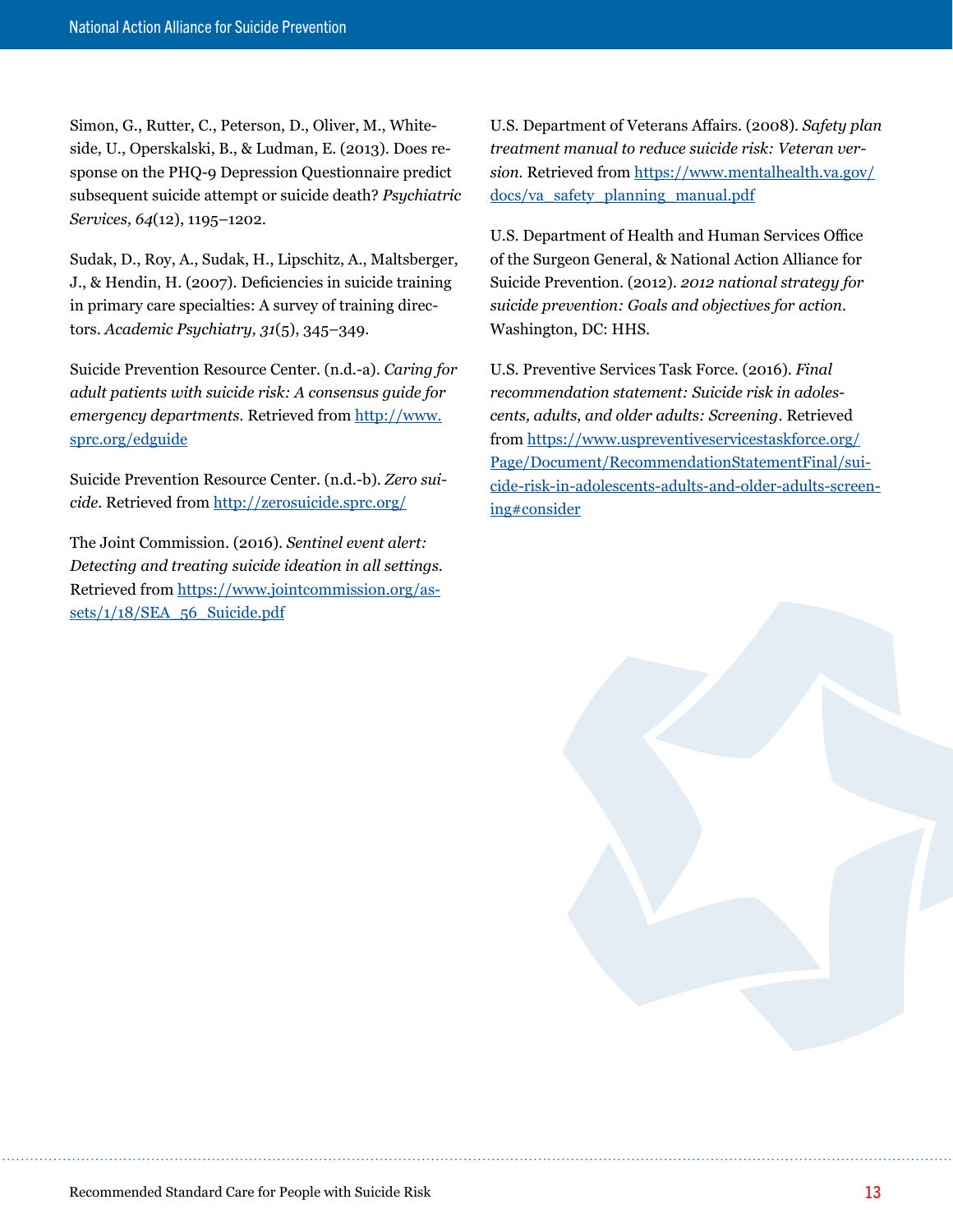# <span id="page-17-0"></span>Appendix A: Suicide Screening and Risk Assessment Instruments

The following are some of the more widely used suicide screening and assessment instruments. This is not an exhaustive list – there are hundreds of screening and assessment tools available – nor should it be taken as a prioritized list. However, the following tools are commonly used by health care systems.

More information on the instruments can be found on the website listed in each summary and in the following comprehensive reviews:

- Brown, G. (2003). *A review of suicide assessment measures for intervention research with adults and older adults.* Bethesda, MD: National Institute of Mental Health.<https://go.edc.org/Brown2003>
- Goldston, D. B. (2000). *Assessment of suicidal behaviors and risk about children and adolescents.*  Bethesda, MD: National Institute of Mental Health. <https://go.edc.org/Goldston2000>
- Range, L. M. (2005). The family of instruments that assess suicide risk. *Journal of Psychopathology and Behavioral Assessment, 6*, 127–139.

Some instruments are available in languages other than English. Unless otherwise noted, the instruments listed are free to use.

# **Screening Tools**

# **Ask Suicide-Screening Questions (ASQ) National Institute of Mental Health**

ASQ is a four-item suicide-screening tool designed to be used for people ages 10–24 in emergency departments, inpatient units, and primary care facilities. A Brief Suicide Safety Assessment is available to be used when patients screen positive for suicide risk on the ASQ. ASQ was developed by a team from the National Institute for Mental Health (NIMH). [https://www.nimh.nih.gov/](https://www.nimh.nih.gov/news/science-news/ask-suicide-screening-questions-asq.shtml) [news/science-news/ask-suicide-screening-questions](https://www.nimh.nih.gov/news/science-news/ask-suicide-screening-questions-asq.shtml)[asq.shtml](https://www.nimh.nih.gov/news/science-news/ask-suicide-screening-questions-asq.shtml)

#### **Behavioral Health Measure-10® (BHM-10®)**

The BHM-10 is a 10-item tool that assesses patient depression, anxiety, and overall life functioning. The paper version is free. The BHM-10 was created by CelestHealthSolutions ([www.celesthealth.com/](http://www.celesthealth.com/)), which has also developed 20- and 45-item assessment instruments that can be administered electronically, although these require a licensing fee. [https://www.pointnclick.com/](https://www.pointnclick.com/sites/default/files/files/CelestHealth%20Behavioral%20Health%20Measure-10%2001-29-2010.pdf) [sites/default/files/files/CelestHealth%20Behavioral%20](https://www.pointnclick.com/sites/default/files/files/CelestHealth%20Behavioral%20Health%20Measure-10%2001-29-2010.pdf) [Health%20Measure-10%2001-29-2010.pdf](https://www.pointnclick.com/sites/default/files/files/CelestHealth%20Behavioral%20Health%20Measure-10%2001-29-2010.pdf)

#### **Behavioral Health Screen (BHS)**

The BHS is the screening tool delivered by the BH-Works browser-based web software. The BHS screens across 16 domains of mental health and psychosocial risk factors. It assesses risk for depression, anxiety, substance misuse, traumatic stress, eating disor¬ders, psychosis, and suicidality. The BHS also measures psychosocial risk factors such as family environment, bullying, physical or sexual abuse, sexual behavior, gender identity, exercise, and safety. Versions for health care systems include: Child (ages 6-11); Adolescent Primary Care (ages 12-24); Primary Care (ages 24 and up); and Emergency Department (ages 12 and up). There is a licensing fee for this instrument. <https://bh-works.com/>

#### **Brief Symptom Inventory 18® (BSI 18®)**

The BSI 18 is an 18-item instrument designed to measure psychological distress and psychiatric disorders in individuals age 18 and older. It includes one suicide-specific question. The BSI 18 can be administered with paper and pencil, via computer, or online and takes approximately 4 minutes to complete. Manuals and trainings are available. There is a licensing fee for this instrument. [http://www.pearsonclinical.com/psy](http://www.pearsonclinical.com/psychology/products/100000638/brief-symptom-inventory-18-bsi18.html)[chology/products/100000638/brief-symptom-invento](http://www.pearsonclinical.com/psychology/products/100000638/brief-symptom-inventory-18-bsi18.html)[ry-18-bsi18.html](http://www.pearsonclinical.com/psychology/products/100000638/brief-symptom-inventory-18-bsi18.html)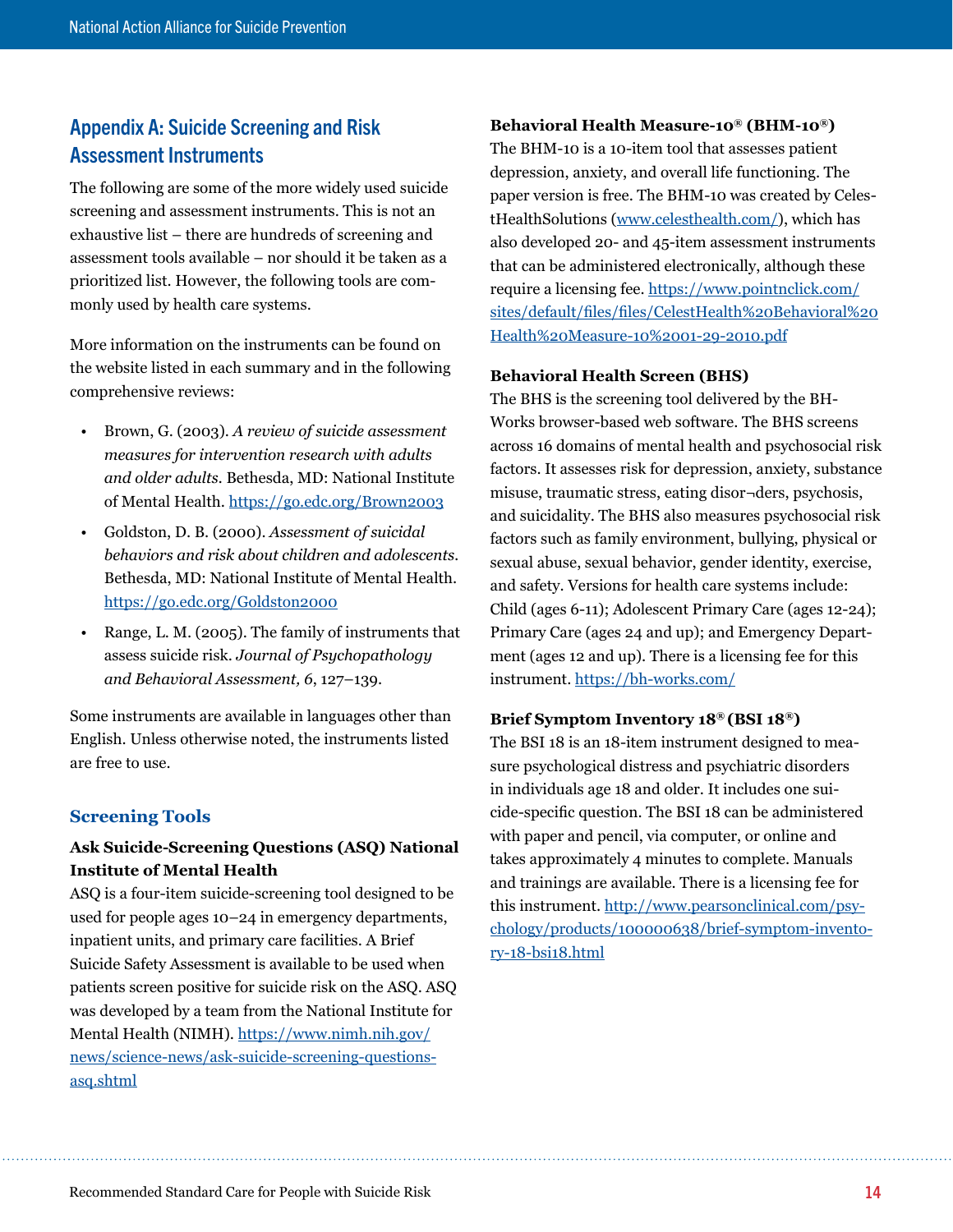#### <span id="page-18-0"></span>**Columbia-Suicide Severity Rating Scale (C-SSRS)**

The C-SSRS features questions that help determine whether an individual is at risk for suicide. There are brief versions of the C-SSRS often used as a screening tool (first two questions) that, based on patient response, can lead to the administration of the longer C-SSRS to triage patients. <http://www.cssrs.columbia.edu/>

#### **Outcome Questionnaire 45.2® (OQ-45.2®)**

The OQ 45.2 helps mental health professionals assess symptom distress (depression and anxiety), interpersonal relationships (loneliness, conflicts with others, and marriage and family difficulties), and social role (difficulties in the workplace, school, or home). It includes explicit questions about suicide and is for use with adults. There is a licensing fee for this instrument. [http://www.](http://www.oqmeasures.com/) [oqmeasures.com/](http://www.oqmeasures.com/)

## **Patient Health Questionnaire-9 (PHQ-9) Depression Scale**

The PHQ-9 is a widely used nine-item tool used to diagnose and monitor the severity of depression. Question 9 screens for the presence and duration of suicide ideation. This screening tool and an instruction manual are available at no cost.<http://www.phqscreeners.com>

## **Suicide Behavior Questionnaire-Revised (SBQ-R)**

The SBQ-R is 4 item self-report questionnaire that asks about future anticipation of suicidal thoughts or behaviors as well as past and present ones, and includes a question about lifetime suicidal ideation, plans to commit suicide, and actual attempts. [https://www.integra](https://www.integration.samhsa.gov/images/res/SBQ.pdf)[tion.samhsa.gov/images/res/SBQ.pdf](https://www.integration.samhsa.gov/images/res/SBQ.pdf)

#### **Assessment tools**

#### **Columbia-Suicide Severity Rating Scale (C-SSRS)**

The C-SSRS is frequently used as a secondary suicide assessment tool following the use of one of the screening tools listed above. The Columbia Lighthouse Project offers a variety of C-SSRS tools for use by family, friends and neighbors, first responders, researchers, and health

care providers, among others. C-SSRS tools for health care providers include screens to assess whether suicide risk has been evident over the patient's lifetime, more recently, or since the patient's last health care contact. Tools are available for screening children, people with cognitive impairments, and patients at discharge and in emergency departments. A variety of training webinars and online trainings are also available. There is no charge for C-SSRS tools or trainings. [http://www.cssrs.](http://www.cssrs.columbia.edu/) [columbia.edu/](http://www.cssrs.columbia.edu/)

#### **M-3 Checklist™**

The M3 website encourages individuals to complete the M3 Screen, a private, self-rated checklist for potential mood and anxiety symptoms. The checklist responses trigger a feedback page indicating each individual's relative risk for Depression, an Anxiety Disorder, Bipolar Disorder and PTSD. The Screen responses and the resulting M3 analysis of risk may be printed, emailed, or securely accessed online by a designated health care professional, at the discretion of the user. The M3 is not designed to diagnose illness on its own. Rather, it is meant to elicit symptoms that may indicate a psychiatric illness. Physicians must use the symptoms checklist responses and the risk assessment provided as a basis for formulating a diagnosis and treatment. The M3 website does provide physicians with supplemental information that guides them through this formulation, including relevant follow-up questions to ask. There is a fee for providers to purchase a license to use this with patients. <https://whatsmym3.com/>

#### **Reasons for Living (RFL)**

The RFL is a self-report questionnaire that measures clients' expectancies about the consequences of living versus killing oneself and assesses the importance of various reasons for living. The measure has six subscales: Survival and Coping Beliefs, Responsibility to Family, Child-Related Concerns, Fear of Suicide, Fear of Social Disapproval, and Moral Objections. [http://depts.wash](http://depts.washington.edu/uwbrtc/resources/assessment-instruments/)[ington.edu/uwbrtc/resources/assessment-instruments/](http://depts.washington.edu/uwbrtc/resources/assessment-instruments/)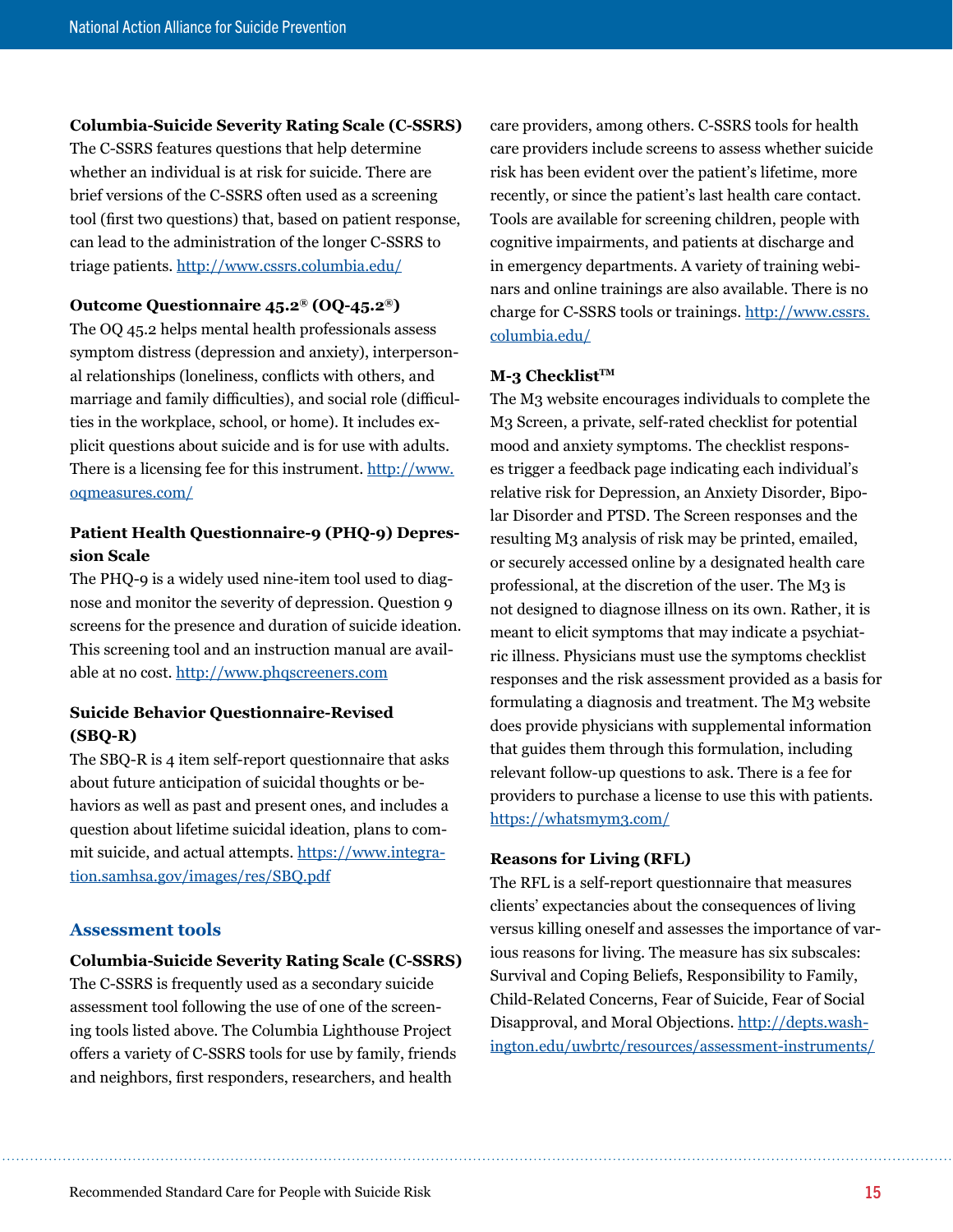# <span id="page-19-0"></span>Appendix B: Safety and Stabilization Planning

#### **Aeschi Approach**

The Aeschi Approach (Michel & Jobes, 2010) advocates building a therapeutic alliance with suicidal patients from a place of empathy. Once risk is identified in a patient, the patient is then given space to share their narrative and plan for safety in collaboration with the clinician. [http://www.aeschiconference.unibe.ch/Guide](http://www.aeschiconference.unibe.ch/Guidelines_for_clinicians.htm)lines for clinicians.htm

[https://www.amazon.com/Building-Therapeutic-Alli](https://www.amazon.com/Building-Therapeutic-Alliance-Suicidal-Patient/dp/1433809079%5C)[ance-Suicidal-Patient/dp/1433809079\](https://www.amazon.com/Building-Therapeutic-Alliance-Suicidal-Patient/dp/1433809079%5C)

<http://www.aeschiconference.unibe.ch/>

#### **Counseling on Access to Lethal Means (CALM)**

CALM is a free online course for providers on how to ask patients about their access to lethal means. [http://zerosuicide.sprc.org/resources/counseling-ac](http://zerosuicide.sprc.org/resources/counseling-access-lethal-means-calm)[cess-lethal-means-calm](http://zerosuicide.sprc.org/resources/counseling-access-lethal-means-calm)

#### **CAMS Stabilization Plan**

Collaborative Assessment and Management of Suicidality (CAMS) is a clinical philosophy of care and a flexible clinical framework developed by David Jobes (2009). Stabilization planning is a core component of CAMS, and it includes identifying warning signs, brainstorming short-term problem-solving skills, identifying contact information of support persons and emergency contact numbers, formulating a plan to reduce access to lethal means, and developing strategies for reducing barriers to treatment.

Jobes, D. A. (2009). The CAMS approach to suicide risk: Philosophy and clinical procedures. *Suicidologi, 14, 3–7*.

#### **Crisis Response Safety Plan**

The Crisis Response Safety Plan (Rudd, Joiner, & Rajab, 2006) is a written, collaborative document that focuses on strength-based and calming skills building. Each of the seven steps of the safety plan are phrased from the perspective of the patient (e.g., "Step 1: I will try to identify specifically what's upsetting me."). [https://dbhdid.](https://dbhdid.ky.gov/dbh/documents/cmc/2015/McFarland1.pdf) [ky.gov/dbh/documents/cmc/2015/McFarland1.pdf](https://dbhdid.ky.gov/dbh/documents/cmc/2015/McFarland1.pdf)

[http://www.ccsme.org/userfiles/files/NoSuicideCon](http://www.ccsme.org/userfiles/files/NoSuicideContracts.pdf)[tracts.pdf](http://www.ccsme.org/userfiles/files/NoSuicideContracts.pdf)

## **Stanley and Brown's 2012 Safety Plan Intervention**

Stanley and Brown's Safety Plan Intervention (2012) is a five-step safety plan that helps clinicians work with patients so both develop a better understanding of patients' warning signs, internal coping strategies, external and social coping strategies, people they can go to for help, and professional agencies to contact during a crisis. It also includes a space to plan ways to make a patient's environment safer. [http://www.](http://www.suicidesafetyplan.com/uploads/Safety_Planning_-_Cog___Beh_Practice.pdf) [suicidesafetyplan.com/uploads/Safety\\_Planning\\_-\\_](http://www.suicidesafetyplan.com/uploads/Safety_Planning_-_Cog___Beh_Practice.pdf) [Cog\\_\\_\\_Beh\\_Practice.pdf](http://www.suicidesafetyplan.com/uploads/Safety_Planning_-_Cog___Beh_Practice.pdf)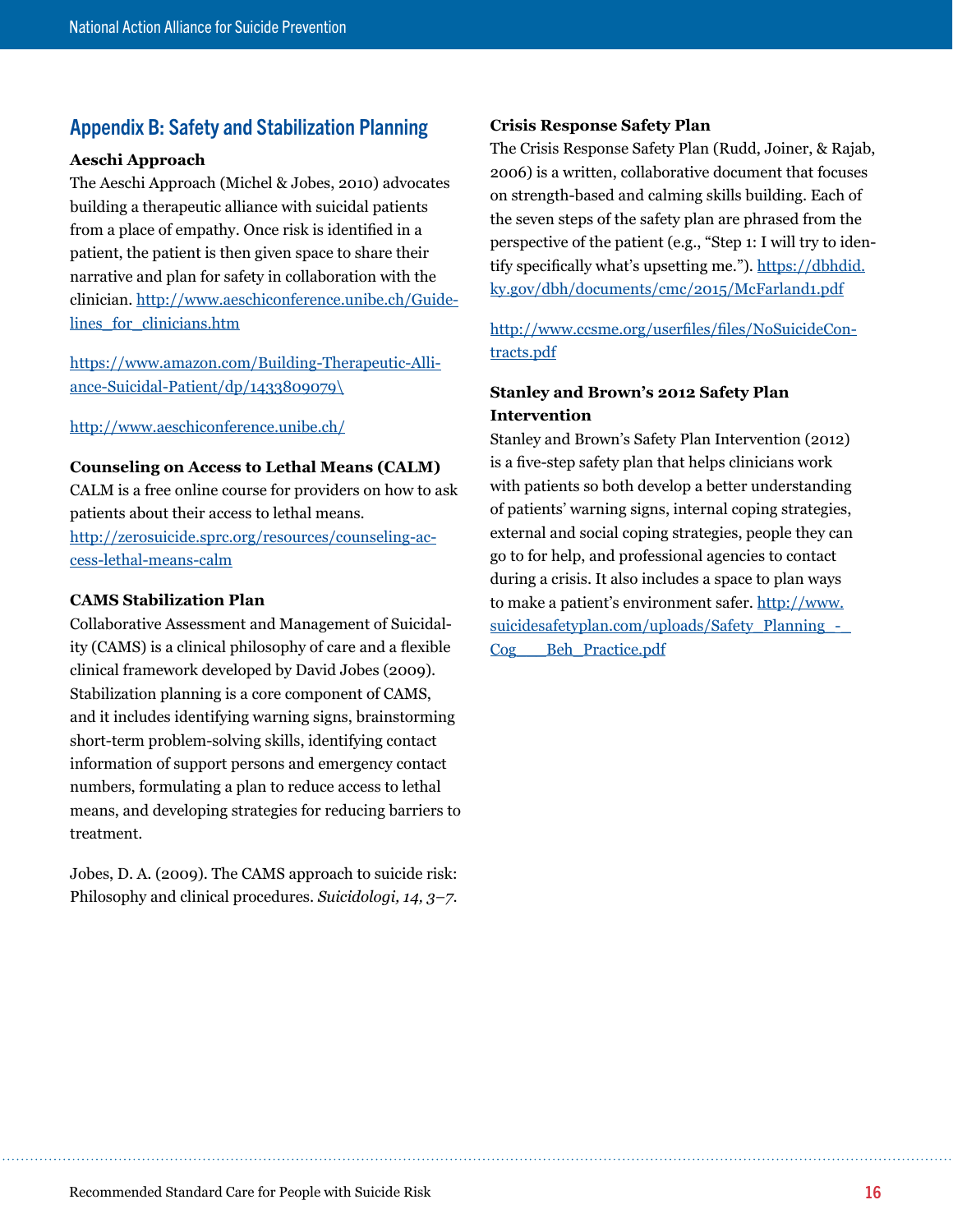# <span id="page-20-0"></span>Appendix C: Other Resources

#### **Crisis Text Line**

The Crisis Text Line provides free, 24/7 support via text messaging for those in crisis. Individuals can text 741741 from anywhere in the United States and connect to a trained volunteer crisis counselor. [https://www.cri](https://www.crisistextline.org/)[sistextline.org/](https://www.crisistextline.org/)

## **National Suicide Prevention Lifeline**

The National Suicide Prevention Lifeline (1-800-273- TALK [8255]) provides free, 24/7 access by phone to a trained volunteer crisis counselor. <https://suicidepreventionlifeline.org>

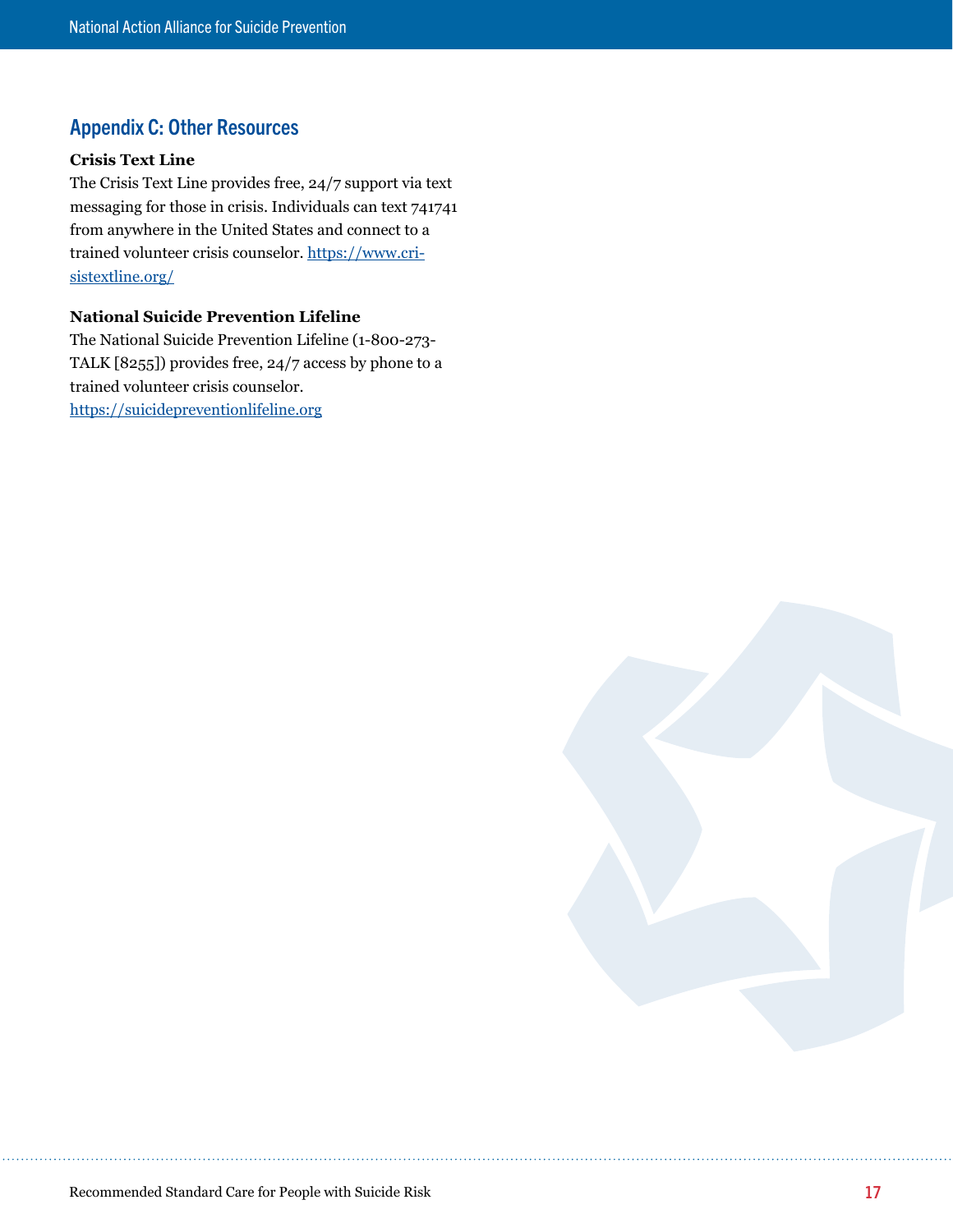# <span id="page-21-0"></span>Appendix D: Contributors

**Standard Care Work Group, National Action Alliance for Suicide Prevention Transforming Health Systems Initiative**

**Bart Andrews, PhD** *Vice President of Clinical Practice/Evaluations* Behavioral Health Response, Inc.

**Julie Goldstein Grumet, PhD** *Director, Health and Behavioral Health Care*  Suicide Prevention Resource Center *Director, Zero Suicide Institute* EDC, Inc.

**Henry Harbin, MD** *Health Care Consultant*  Former CEO of Magellan Health Services

**Michael Hogan, PhD** *Principal* Hogan Health Solutions, LLC **David Jobes, PhD** *Professor of Psychology* The Catholic University of America

**Richard McKeon, PhD, MPH** *Chief, Suicide Prevention Branch* Substance Abuse and Mental Health Services Administration

#### **Michael Schoenbaum, PhD**

*Senior Advisor for Mental Health Services, Epidemiology, and Economics* National Institute of Mental Health

#### **Gregory Simon, MD, MPH**

*Senior Investigator* Kaiser Permanente Washington Health Research Institute

#### **Staff**

**Colleen Carr, MPH** *Deputy Director* National Action Alliance for Suicide Prevention Secretariat *Director, Policy and National Partner Initiatives*  Suicide Prevention Resource Center EDC, Inc.

**Farah Kauffman, MPH** *Operations Manager* National Action Alliance for Suicide Prevention *Manager, National Partner Initiatives*  Suicide Prevention Resource Center EDC, Inc.